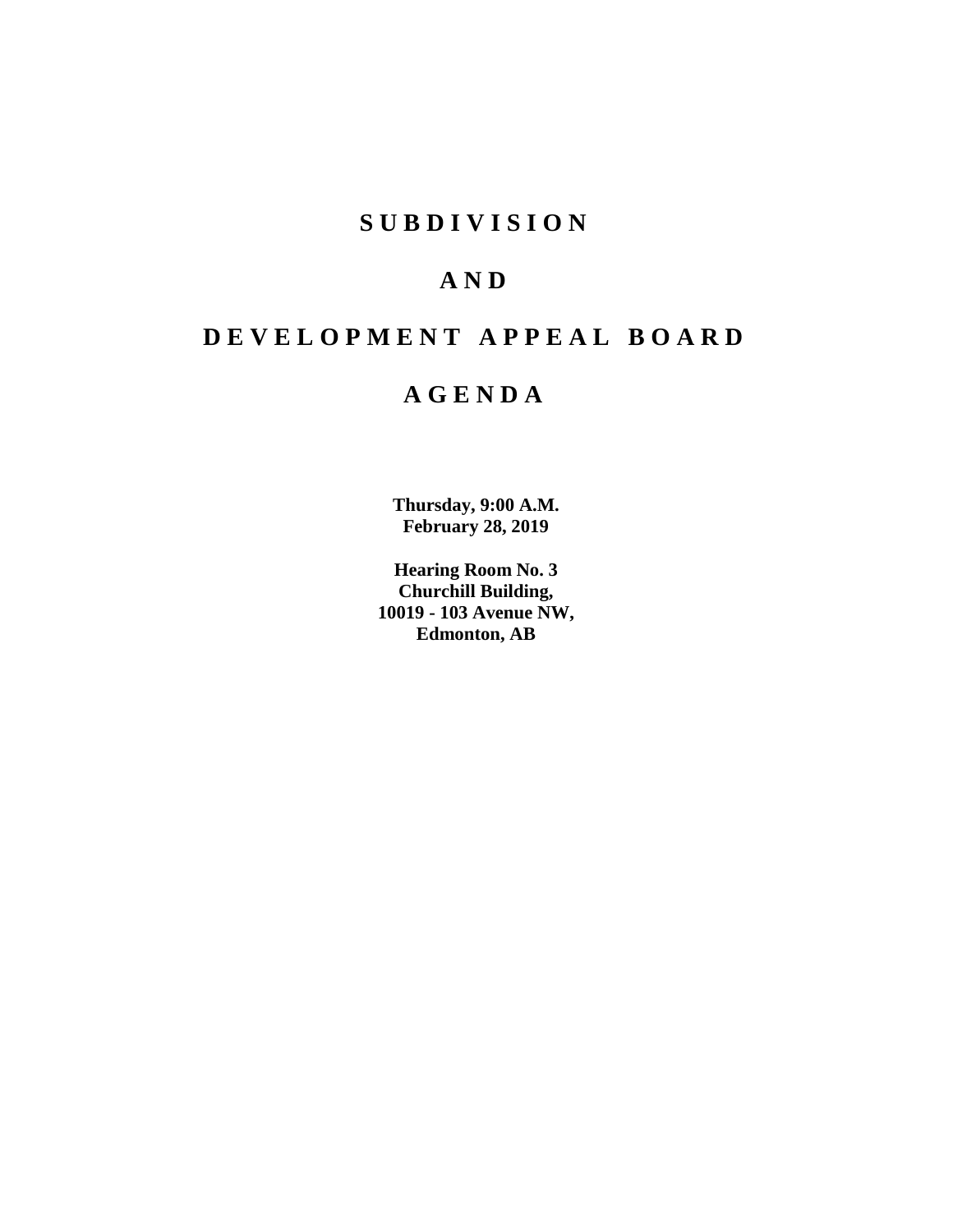|              | 9:00 A.M.    | SDAB-D-19-025 |                                                                                                                               |
|--------------|--------------|---------------|-------------------------------------------------------------------------------------------------------------------------------|
|              |              |               | To construct an Accessory Building (rear<br>detached Garage (7.32 metres by 9.14 metres)                                      |
|              |              |               | 9818 - 159 Street NW                                                                                                          |
|              |              |               | Project No.: 301204819-001                                                                                                    |
|              |              |               |                                                                                                                               |
| $\mathbf{H}$ | 10:30 A.M.   | SDAB-D-19-026 |                                                                                                                               |
|              |              |               | To construct a four Dwelling Row House<br>building with underground parking and rear<br>uncovered decks                       |
|              |              |               | 10347 - 160 Street NW                                                                                                         |
|              |              |               | Project No.: 177755353-001                                                                                                    |
|              | <b>NOTE:</b> |               | Unless otherwise stated, all references to "section numbers" refer to<br>the authority under the Edmonton Zoning Bylaw 12800. |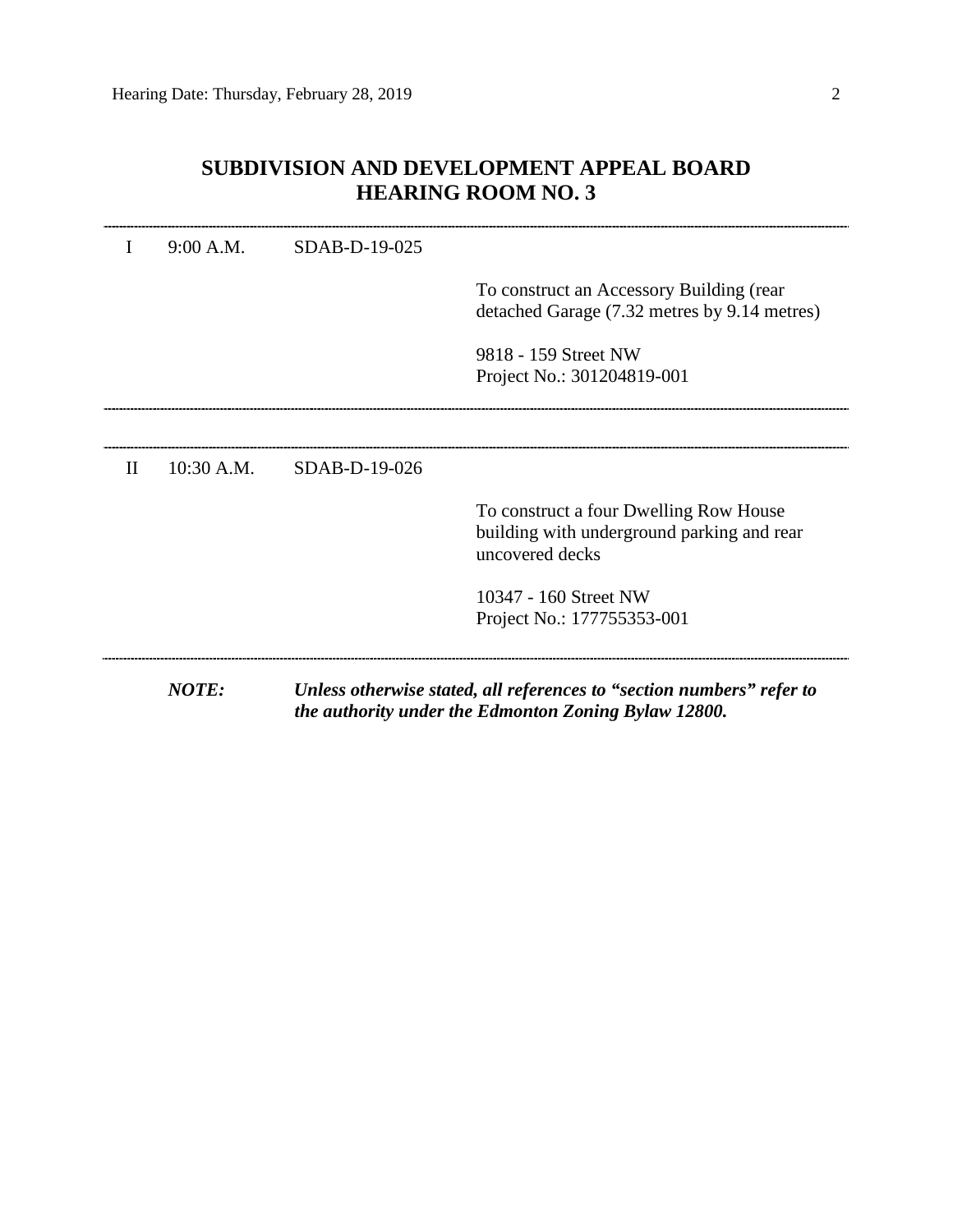| ITEM I: 9:00 A.M. |                                                        | FILE: SDAB-D-19-025                                                                      |
|-------------------|--------------------------------------------------------|------------------------------------------------------------------------------------------|
|                   | AN APPEAL FROM THE DECISION OF THE DEVELOPMENT OFFICER |                                                                                          |
|                   | <b>APPELLANT:</b>                                      |                                                                                          |
|                   | <b>APPLICATION NO.:</b>                                | 301204819-001                                                                            |
|                   | <b>APPLICATION TO:</b>                                 | Construct an Accessory Building (rear<br>detached Garage (7.32 metres by 9.14<br>metres) |
|                   | <b>DECISION OF THE</b><br>DEVELOPMENT AUTHORITY:       | Refused                                                                                  |
|                   | <b>DECISION DATE:</b>                                  | January 23, 2019                                                                         |
|                   | <b>DATE OF APPEAL:</b>                                 | February 5, 2019                                                                         |
|                   | <b>MUNICIPAL DESCRIPTION</b><br>OF SUBJECT PROPERTY:   | 9818 - 159 Street NW                                                                     |
|                   | <b>LEGAL DESCRIPTION:</b>                              | Plan 1909HW Blk 15 Lot 13                                                                |
|                   | ZONE:                                                  | (RF1) Single Detached Residential Zone                                                   |
|                   | <b>OVERLAY:</b>                                        | Mature Neighbourhood Overlay                                                             |
|                   | STATUTORY PLAN:                                        | Jasper Place Area Redevelopment Plan                                                     |
|                   |                                                        |                                                                                          |

# *Grounds for Appeal*

The Appellant provided the following reasons for appealing the decision of the Development Authority:

Home owner would like to construct a larger garage than city allowance.

# *General Matters*

# **Appeal Information:**

The *Municipal Government Act*, RSA 2000, c M-26 states the following:

# **Grounds for Appeal**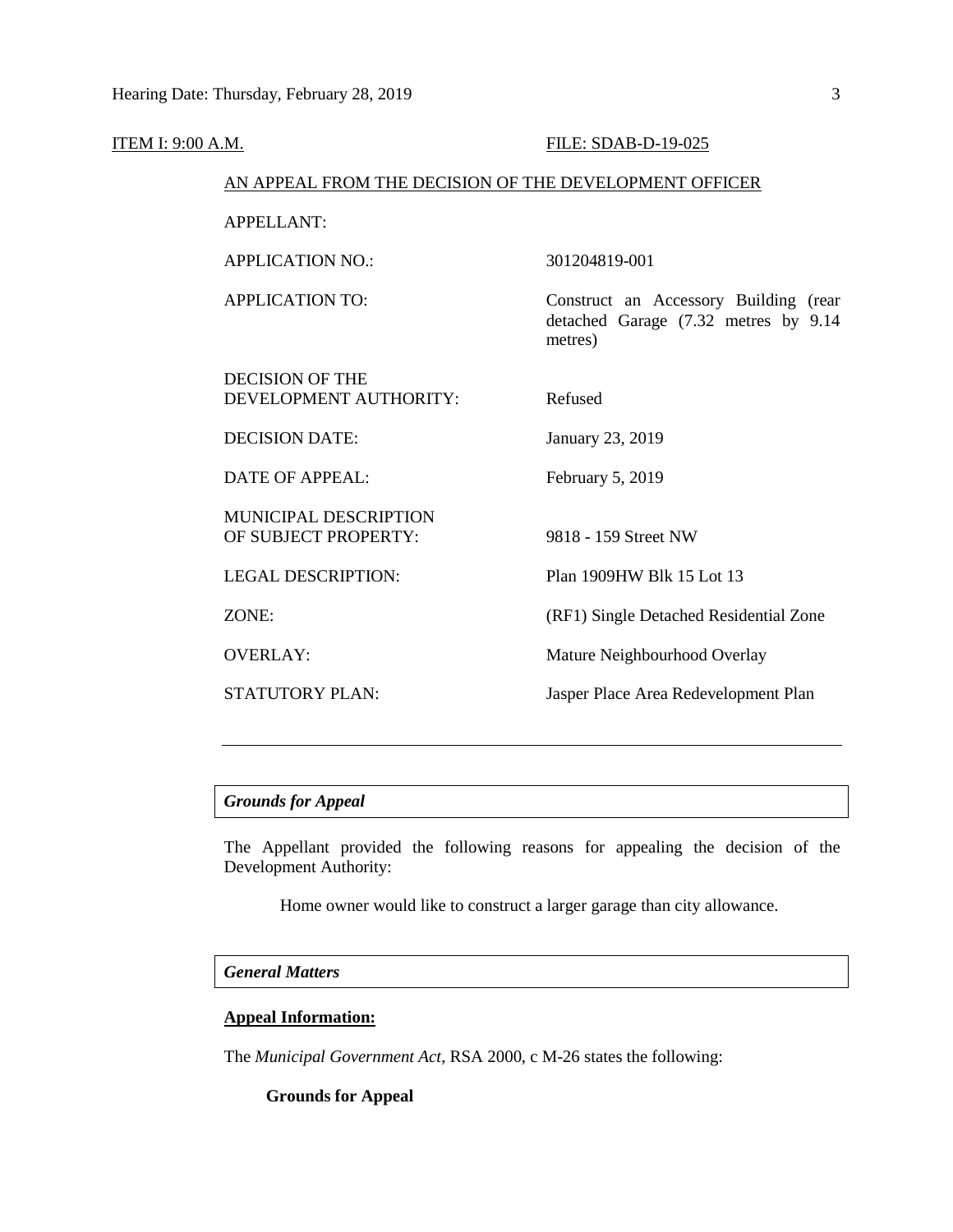**685(1)** If a development authority

- (a) fails or refuses to issue a development permit to a person,
- (b) issues a development permit subject to conditions, or
- (c) issues an order under section 645,

the person applying for the permit or affected by the order under section 645 may appeal to the subdivision and development appeal board.

#### **Appeals**

**686(1)** A development appeal to a subdivision and development appeal board is commenced by filing a notice of the appeal, containing reasons, with the board,

- (a) in the case of an appeal made by a person referred to in section 685(1)
	- (i) with respect to an application for a development permit,
		- (A) within 21 days after the date on which the written decision is given under section 642, […]

#### **Hearing and Decision**

**687(3)** In determining an appeal, the subdivision and development appeal board

…

- (a.1) must comply with the land use policies;
- (a.2) subject to section 638, must comply with any applicable statutory plans;
- (a.3) subject to clauses (a.4) and (d), must comply with any land use bylaw in effect;
- (a.4) must comply with the applicable requirements of the regulations under the Gaming, Liquor and Cannabis Act respecting the location of premises described in a cannabis licence and distances between those premises and other premises;
	- …
	- (c) may confirm, revoke or vary the order, decision or development permit or any condition attached to any of them or make or substitute an order, decision or permit of its own;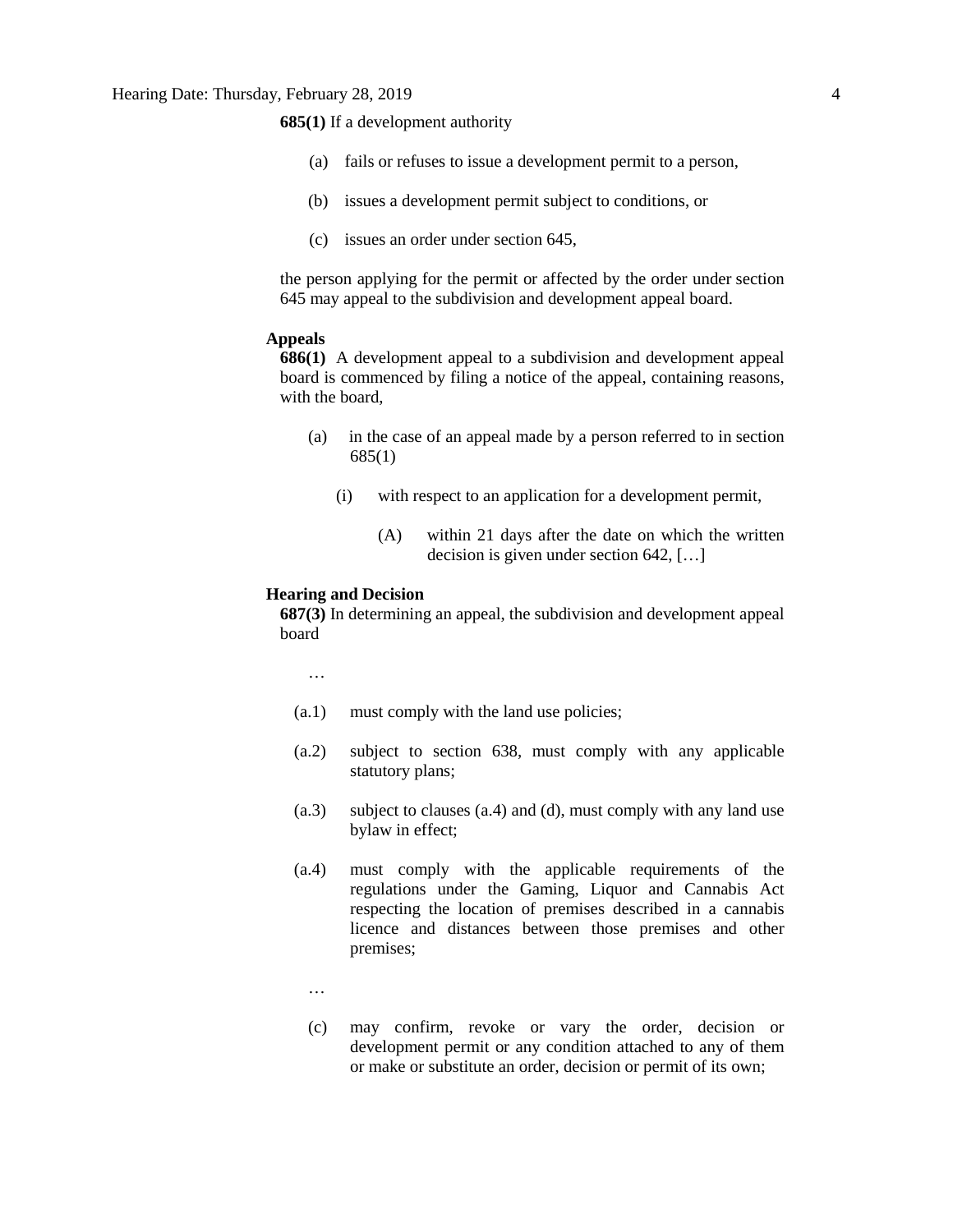## Hearing Date: Thursday, February 28, 2019 5

- (d) may make an order or decision or issue or confirm the issue of a development permit even though the proposed development does not comply with the land use bylaw if, in its opinion,
	- (i) the proposed development would not
		- (A) unduly interfere with the amenities of the neighbourhood, or
		- (B) materially interfere with or affect the use, enjoyment or value of neighbouring parcels of land,

and

(ii) the proposed development conforms with the use prescribed for that land or building in the land use bylaw.

#### **General Provisions from the** *Edmonton Zoning Bylaw:*

Under section 110.2(7), **Single Detached Housing** is a **Permitted Use** in the **(RF1) Single Detached Residential Zone**.

Under section 6.1, **Accessory** means "when used to describe a Use or building, a Use or building naturally or normally incidental, subordinate, and devoted to the principal Use or building, and located on the same lot or Site."

Under section 6.1, **Garage** means "an Accessory building, or part of a principal building designed and used primarily for the storage of motor vehicles and includes a carport."

Section 110.1 states that the **General Purpose** of the **(RF1) Single Detached Residential Zone** is:

to provide for Single Detached Housing while allowing other forms of small scale housing in the form of Secondary Suites, Garden Suites, Semi-detached Housing and Duplex Housing.

Section 814.1 states that the **General Purpose** of the **Mature Neighbourhood Overlay** is:

to regulate residential development in Edmonton's mature residential neighbourhoods, while responding to the context of surrounding development, maintaining the pedestrian-oriented design of the streetscape, and to provide an opportunity for consultation by gathering input from affected parties on the impact of a proposed variance to the Overlay regulations.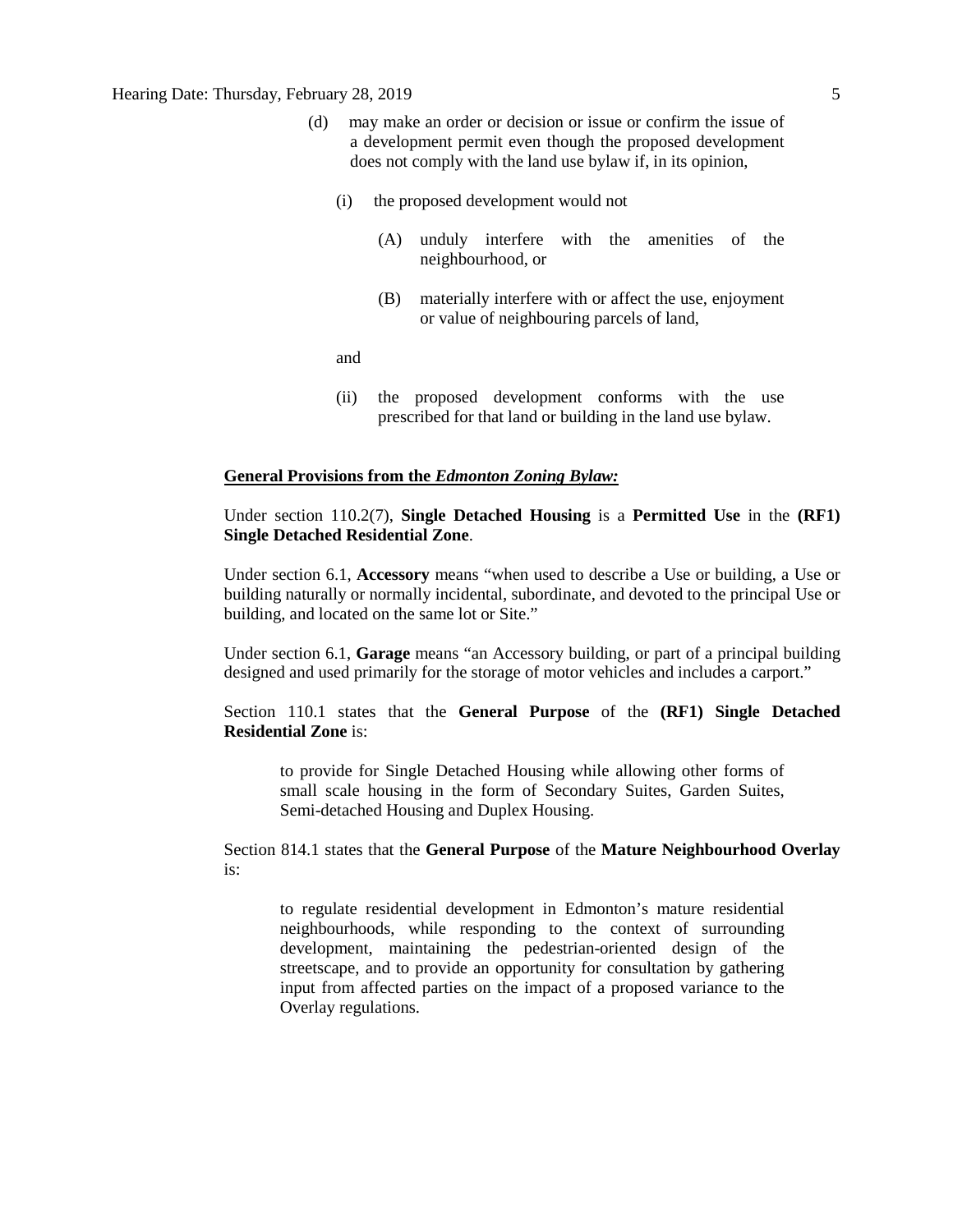#### *Site Coverage*

|                     | Principal  | Accessory | Principal | Total    |
|---------------------|------------|-----------|-----------|----------|
|                     | Dwelling   | building  | building  | Site     |
|                     | / building |           | with      | Coverage |
|                     |            |           | attached  |          |
|                     |            |           | Garage    |          |
| a. Single Detached  | 28%        | 12%       | 40%       | 40%      |
| Housing<br>Site     |            |           |           |          |
| greater than 300 m2 |            |           |           |          |

Section 110.4(6)(a) states the maximum Site Coverage shall be as follows:

Under section 6.1, **Site Coverage** means:

the total horizontal area of all buildings or structures on a Site which are located at or higher than [1.0](javascript:void(0);) m above Grade, including Accessory buildings or Structures, calculated by perpendicular projection onto a horizontal plane from one point located at an infinite distance above all buildings and structures on the Site. This definition shall not include:

- a. steps, eaves, cornices, and similar projections;
- b. driveways, aisles and parking lots unless they are part of a Parking Garage which extends [1.0](javascript:void(0);) m or more above Grade; or
- c. unenclosed inner and outer courts, terraces and patios where these are less than [1.0](javascript:void(0);) m above Grade.

#### **Development Officer's Determination**

**Total Site Coverage - The maximum total site coverage shall not exceed 40%, with a maximum of 28% for the principal building and a maximum of 12% for accessory buildings. Where a garage is attached to or designed as an integral part of a Dwelling the maximum for the principal building shall be 40%. (Reference Section 110.4(6)(a))**

**Total Site Coverage proposed: 303.4m2 (44%), instead of 40% in total.** [unedited]

| <b>Previous Subdivision and Development Appeal Board Decisions</b> |                            |                             |  |  |  |
|--------------------------------------------------------------------|----------------------------|-----------------------------|--|--|--|
|                                                                    |                            |                             |  |  |  |
| <b>Application Number</b>                                          | <b>Description</b>         | <b>Decision</b>             |  |  |  |
| SDAB-D-17-199                                                      | To construct an Accessory  | November 3, 2017; The       |  |  |  |
|                                                                    | building (detached Garage, | appeal is DENIED and the    |  |  |  |
|                                                                    | $7.31m x 9.14m$ ).         | decision of the Development |  |  |  |
|                                                                    |                            | Authority is CONFIRMED.     |  |  |  |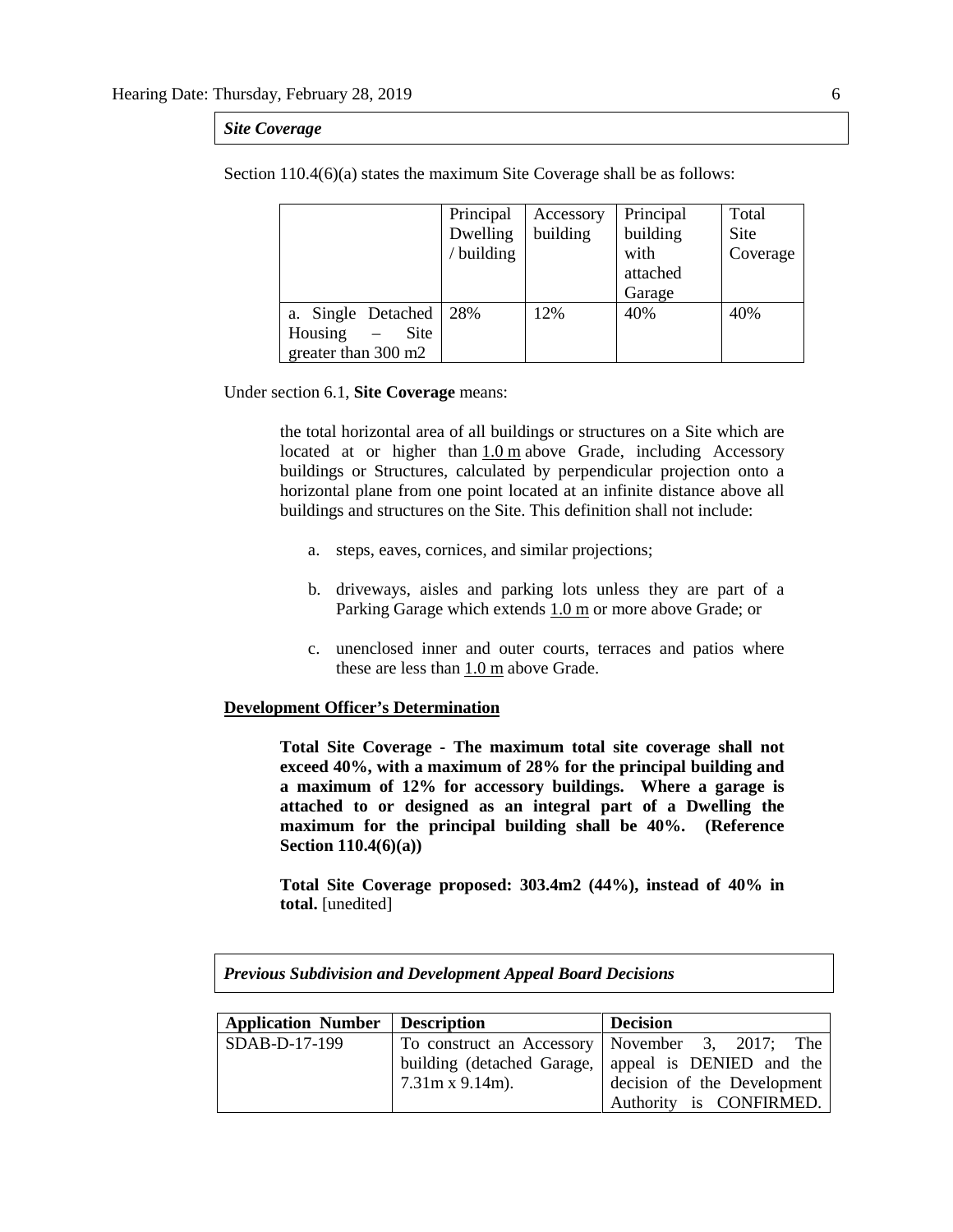|               |                           | is<br>The development       |
|---------------|---------------------------|-----------------------------|
|               |                           | REFUSED.                    |
| SDAB-D-16-212 | To construct an Accessory | September 16, 2016; The     |
|               | Building (rear detached   | appeal is DENIED and the    |
|               | Garage, 7.31m x 9.75).    | decision of the Development |
|               |                           | Authority is CONFIRMED.     |
|               |                           | The development is          |
|               |                           | <b>REFUSED.</b>             |

# Notice to Applicant/Appellant

Provincial legislation requires that the Subdivision and Development Appeal Board issue its official decision in writing within fifteen days of the conclusion of the hearing.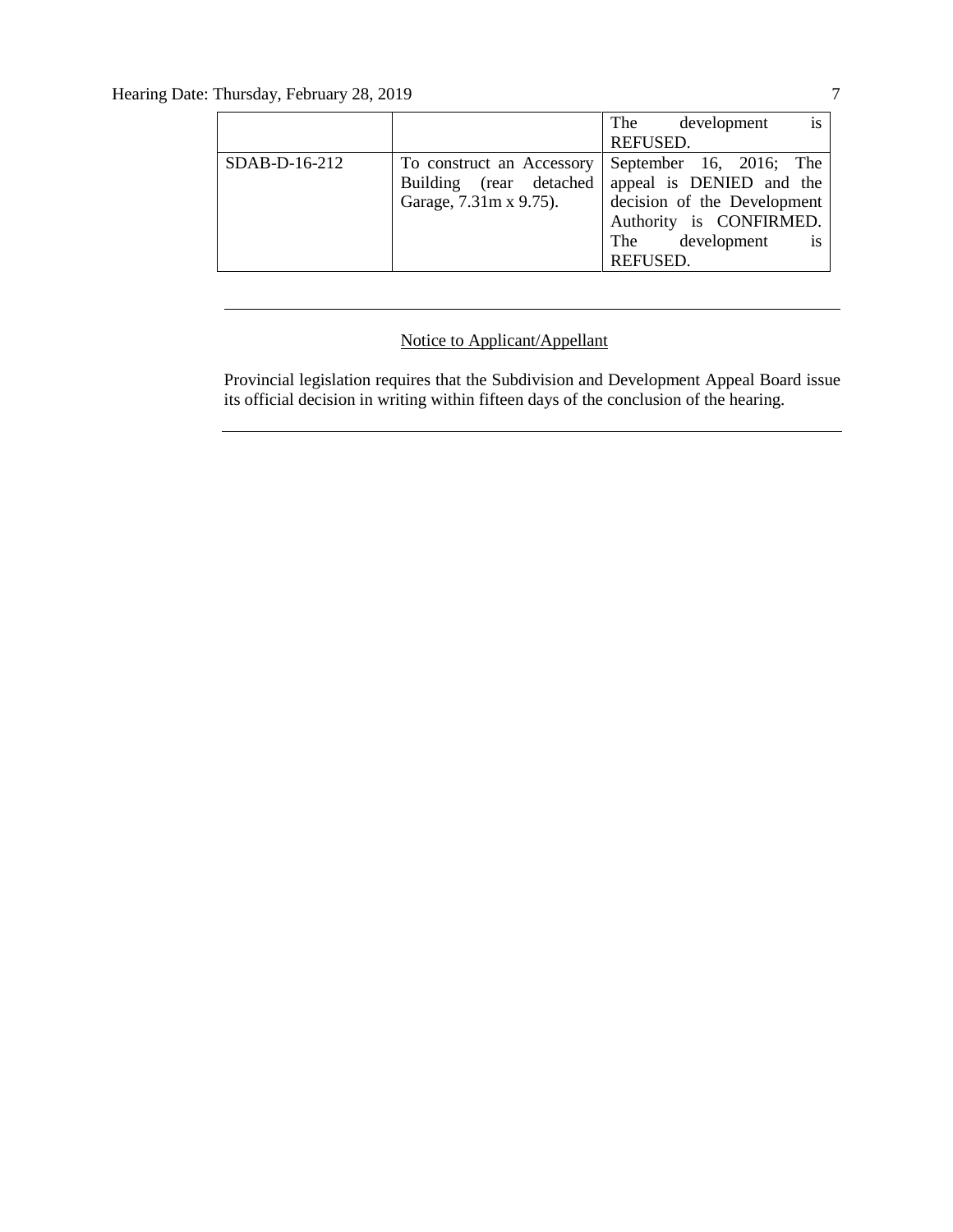|                                                                                                                                                                                                                                                                                                                                                                                                                                                                                                                                                                                                                                                                         |                   |                                  |                                                   | <b>Application Date:</b> | Project Number: 301204819-001<br>DEC 21, 2018 |
|-------------------------------------------------------------------------------------------------------------------------------------------------------------------------------------------------------------------------------------------------------------------------------------------------------------------------------------------------------------------------------------------------------------------------------------------------------------------------------------------------------------------------------------------------------------------------------------------------------------------------------------------------------------------------|-------------------|----------------------------------|---------------------------------------------------|--------------------------|-----------------------------------------------|
| <b>monton</b>                                                                                                                                                                                                                                                                                                                                                                                                                                                                                                                                                                                                                                                           |                   |                                  |                                                   | Printed:<br>Page:        | January 23, 2019 at 12:55 PM                  |
| <b>Application for</b>                                                                                                                                                                                                                                                                                                                                                                                                                                                                                                                                                                                                                                                  |                   |                                  |                                                   |                          | $1$ of $1$                                    |
|                                                                                                                                                                                                                                                                                                                                                                                                                                                                                                                                                                                                                                                                         |                   | <b>Accessory Building Permit</b> |                                                   |                          |                                               |
| This document is a Development Permit Decision for the development application described below.                                                                                                                                                                                                                                                                                                                                                                                                                                                                                                                                                                         |                   |                                  |                                                   |                          |                                               |
| Applicant                                                                                                                                                                                                                                                                                                                                                                                                                                                                                                                                                                                                                                                               |                   |                                  | Property Address(es) and Legal Description(s)     |                          |                                               |
|                                                                                                                                                                                                                                                                                                                                                                                                                                                                                                                                                                                                                                                                         |                   |                                  | 9818 - 159 STREET NW<br>Plan 1909HW Blk 15 Lot 13 |                          |                                               |
|                                                                                                                                                                                                                                                                                                                                                                                                                                                                                                                                                                                                                                                                         |                   |                                  | <b>Location(s) of Work</b>                        |                          |                                               |
|                                                                                                                                                                                                                                                                                                                                                                                                                                                                                                                                                                                                                                                                         |                   |                                  | Entryway: 9818 - 159 STREET NW                    |                          |                                               |
|                                                                                                                                                                                                                                                                                                                                                                                                                                                                                                                                                                                                                                                                         |                   |                                  | Building: 9818 - 159 STREET NW                    |                          |                                               |
| <b>Scope of Application</b>                                                                                                                                                                                                                                                                                                                                                                                                                                                                                                                                                                                                                                             |                   |                                  |                                                   |                          |                                               |
| To construct an Accessory Building (rear detached Garage (7.32m x 9.14m)).                                                                                                                                                                                                                                                                                                                                                                                                                                                                                                                                                                                              |                   |                                  |                                                   |                          |                                               |
| <b>Permit Details</b>                                                                                                                                                                                                                                                                                                                                                                                                                                                                                                                                                                                                                                                   |                   |                                  |                                                   |                          |                                               |
| Class Of Permit: Class B                                                                                                                                                                                                                                                                                                                                                                                                                                                                                                                                                                                                                                                |                   |                                  | Site Area (sq. m.): 687.75                        |                          |                                               |
| Stat. Plan Overlay/Annex Area: Mature Neighbourhood<br>Overlay                                                                                                                                                                                                                                                                                                                                                                                                                                                                                                                                                                                                          |                   |                                  |                                                   |                          |                                               |
| I/We certify that the above noted details are correct.                                                                                                                                                                                                                                                                                                                                                                                                                                                                                                                                                                                                                  |                   |                                  |                                                   |                          |                                               |
| Applicant signature:                                                                                                                                                                                                                                                                                                                                                                                                                                                                                                                                                                                                                                                    |                   |                                  |                                                   |                          |                                               |
| <b>Reason for Refusal</b><br>Total Site Coverage - The maximum total site coverage shall not exceed 40%, with a maximum of 28% for the principal building<br>and a maximum of 12% for accessory buildings. Where a garage is attached to or designed as an integral part of a Dwelling the<br>maximum for the principal building shall be $40\%$ . (Reference Section 110.4(6)(a))<br>Total Site Coverage proposed: 303.4m2 (44%), instead of 40% in total.<br><b>Rights of Appeal</b><br>The Applicant has the right of appeal within 21 days after the date on which the decision is made, as outlined in Section 683<br>through 689 of the Municipal Government Act. |                   |                                  |                                                   |                          |                                               |
| <b>Building Permit Decision</b><br>Refused                                                                                                                                                                                                                                                                                                                                                                                                                                                                                                                                                                                                                              |                   |                                  |                                                   |                          |                                               |
|                                                                                                                                                                                                                                                                                                                                                                                                                                                                                                                                                                                                                                                                         |                   |                                  |                                                   |                          |                                               |
| Fees                                                                                                                                                                                                                                                                                                                                                                                                                                                                                                                                                                                                                                                                    | <b>Fee Amount</b> | <b>Amount Paid</b>               | Receipt#                                          | <b>Date Paid</b>         |                                               |
| <b>Building Permit Fee (Accessory</b>                                                                                                                                                                                                                                                                                                                                                                                                                                                                                                                                                                                                                                   | \$108.00          | \$108.00                         | 05544721                                          | Dec 21, 2018             |                                               |
| Building)<br><b>Development Application Fee</b>                                                                                                                                                                                                                                                                                                                                                                                                                                                                                                                                                                                                                         | \$116.00          | \$116.00                         | 05544721                                          | Dec 21, 2018             |                                               |
| Safety Codes Fee                                                                                                                                                                                                                                                                                                                                                                                                                                                                                                                                                                                                                                                        | \$4.50            | \$4.50                           | 05544721                                          | Dec 21, 2018             |                                               |
| <b>Total GST Amount:</b>                                                                                                                                                                                                                                                                                                                                                                                                                                                                                                                                                                                                                                                | \$0.00            |                                  |                                                   |                          |                                               |
| <b>Totals for Permit:</b>                                                                                                                                                                                                                                                                                                                                                                                                                                                                                                                                                                                                                                               | \$228.50          | \$228.50                         |                                                   |                          |                                               |
|                                                                                                                                                                                                                                                                                                                                                                                                                                                                                                                                                                                                                                                                         |                   |                                  |                                                   |                          |                                               |
|                                                                                                                                                                                                                                                                                                                                                                                                                                                                                                                                                                                                                                                                         |                   |                                  |                                                   |                          |                                               |
|                                                                                                                                                                                                                                                                                                                                                                                                                                                                                                                                                                                                                                                                         |                   | THIS IS NOT A PERMIT             |                                                   |                          |                                               |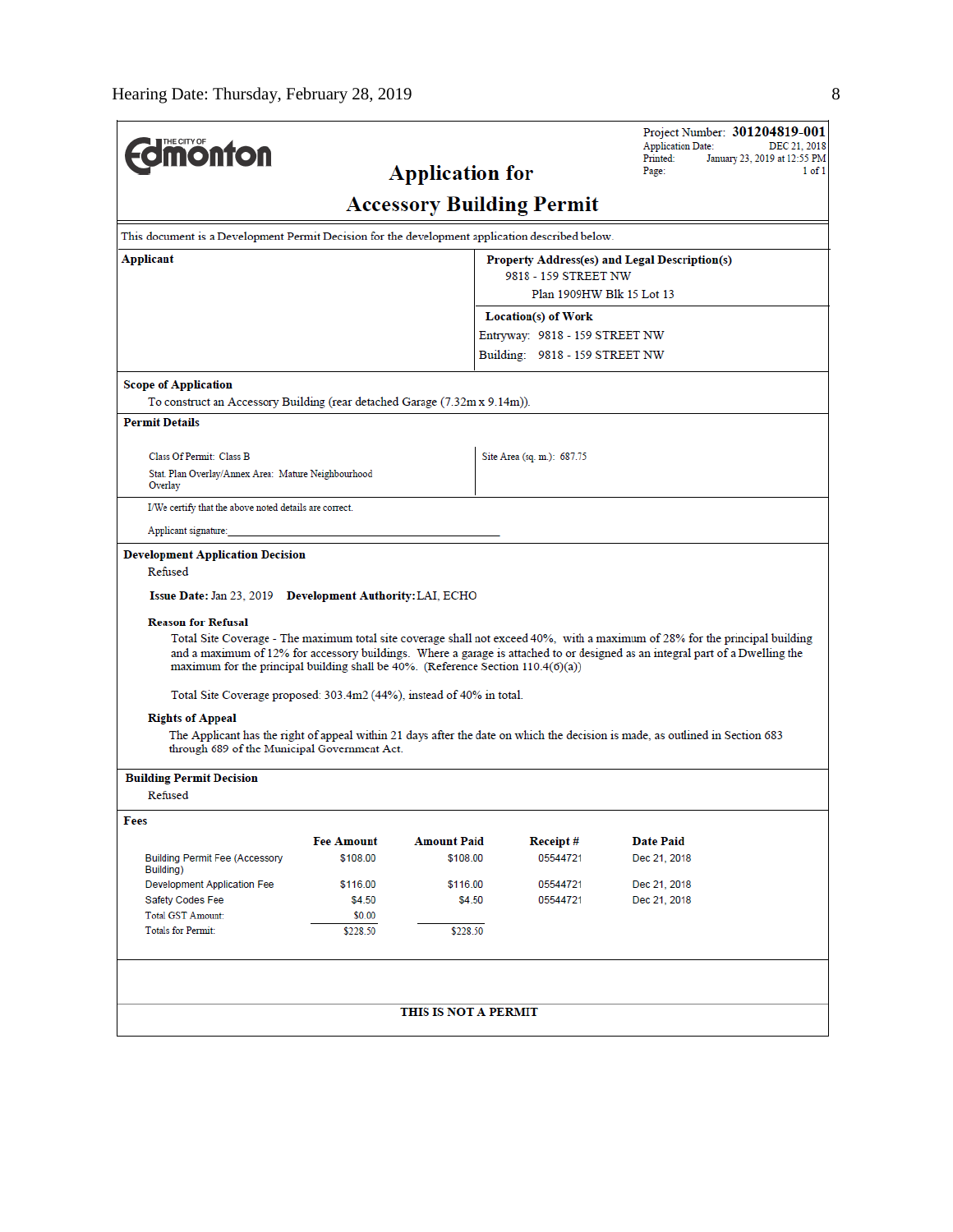

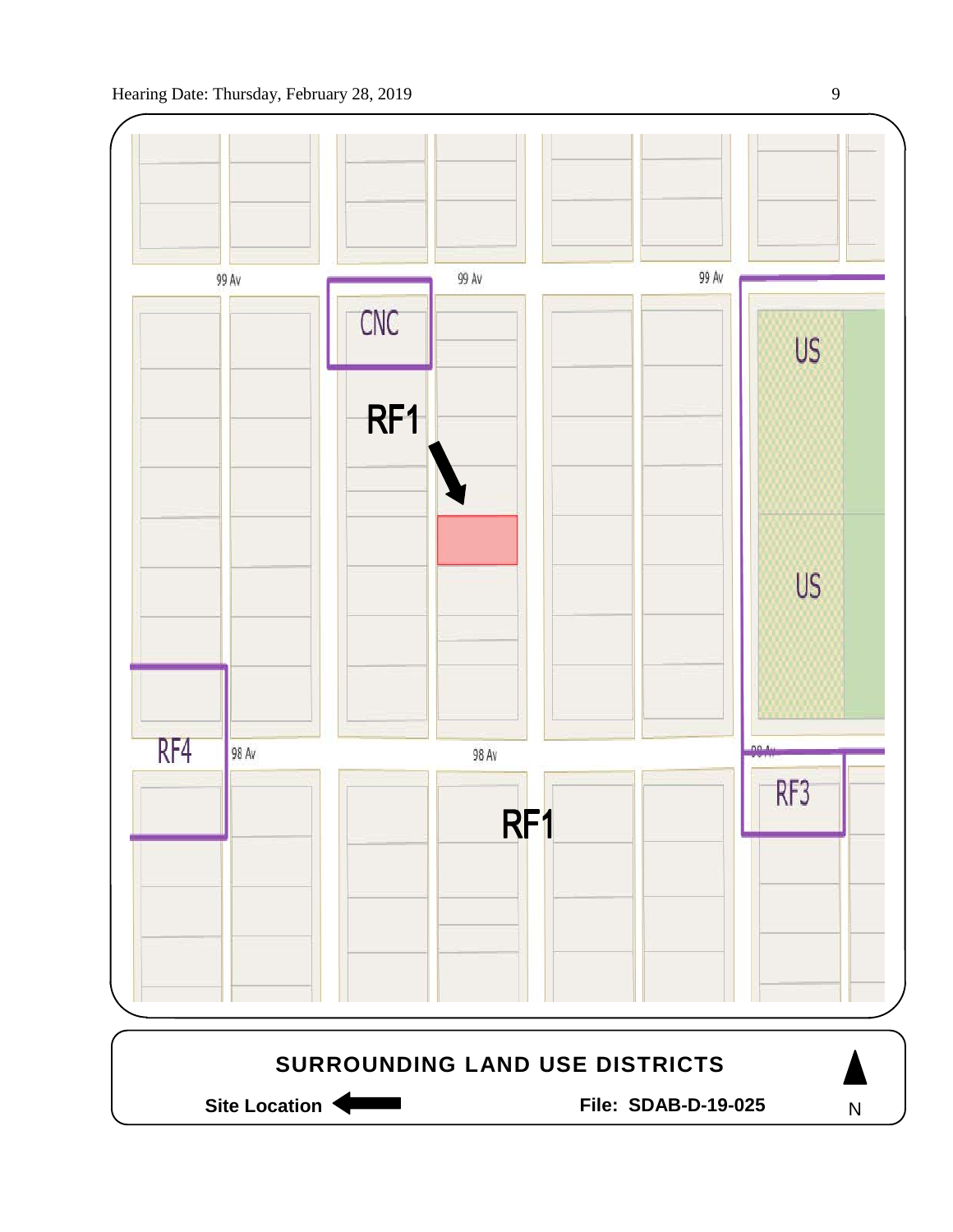# AN APPEAL FROM THE DECISION OF THE DEVELOPMENT OFFICER APPELLANT: APPLICATION NO.: 177755353-001 APPLICATION TO: Construct a four Dwelling Row House building with underground parking and rear uncovered decks DECISION OF THE DEVELOPMENT AUTHORITY: Refused DECISION DATE: January 16, 2019 DATE OF APPEAL: February 5, 2019 MUNICIPAL DESCRIPTION OF SUBJECT PROPERTY: 10347 - 160 Street NW LEGAL DESCRIPTION: Plan 2857HW Blk 18 Lot 11 ZONE: (RF3) Small Scale Infill Development Zone OVERLAY: Mature Neighbourhood Overlay STATUTORY PLAN: Jasper Place Area Redevelopment Plan

### *Grounds for Appeal*

The Appellant provided the following reasons for appealing the decision of the Development Authority:

The proposed development is built on the core tenets of affordable housing, efficient use of land, and safe and innovative design that respects the surrounding area and neighbouring property.

From a design standpoint, we understand that the proposed development is not typical and as such does not adhere to all of the specific requirements of the RF3 zone. The design has been carefully thought out to most effectively introduce gentle density to the space in a manner that in our opinion does not cause undue nuisance to the neighbouring property. We have accomplished this through the following measures: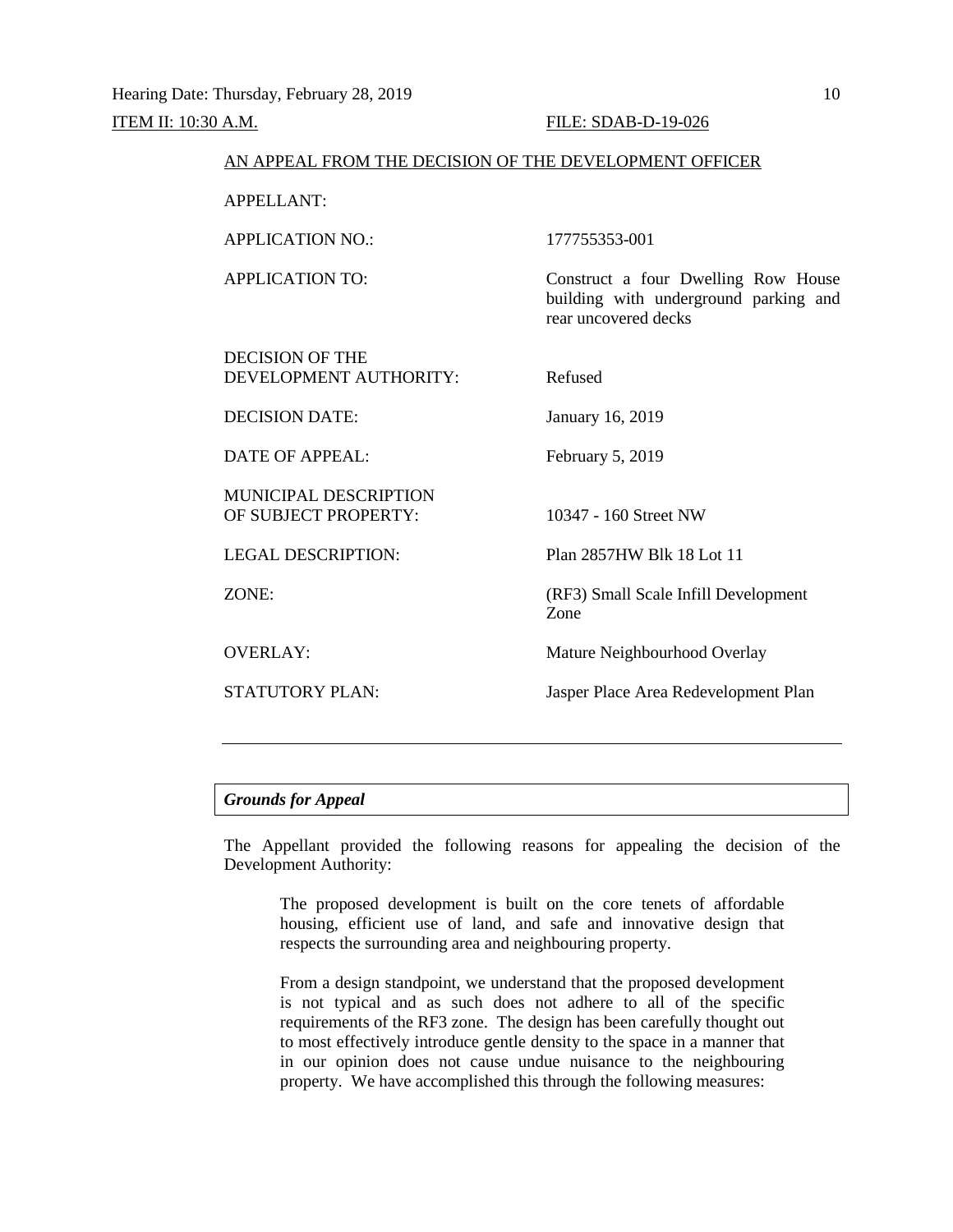- Orienting the front of the row houses to 104 Avenue to create an active frontage along the street. Also, raising the front outdoor amenity space above grade to create privacy/separation and promote safety.
- Creating a lowered lane along the south edge of the property line to allow for ramp access to parking (double car garages for each unit) from 160 Street, as well as egress from the lane. The design promotes circulation and safety, while also allowing for functional outdoor amenity space above, and replacing blank garage faces along the flanking street with front doors and actives uses.
- Providing buffers between 104 Avenue and the neighbouring property to the south through the use of landscaping, fences, and privacy screening.
- Creating a unique and innovative architectural design that uses high quality materials to complement the residential community.

While the City of Edmonton comments we received identified variances to setbacks and lane access, we believe that the proposed development strategically uses the site to provide design to mitigate safety and privacy concerns. Further, one-way access to the lane from 160 Street (down the ramp) allows for clear line-of-sight to the street and sidewalk, to mitigate issues relating to the safety of pedestrians and street users (all traffic will exit the site via the rear lane). Enforcing two-way access from the lane, as per the development regulations for the base RF3 zone, would significantly impact the ability to provide for greater density on the site, which is one of the core objectives of the Municipal Development Plan, and allows the developer to provide these units at an affordable cost – approximately \$370,000, well below market for a family-oriented home. Further, the school directly across from the property and the proposed LRT extension nearby make it an ideal location for young professionals with growing families.

## **NOTE: SEE FURTHER GROUNDS FOR APPEAL IN THE SDAB-D-19-026 FILE.**

#### *General Matters*

#### **Appeal Information:**

The *Municipal Government Act*, RSA 2000, c M-26 states the following:

## **Grounds for Appeal**

**685(1)** If a development authority

- (a) fails or refuses to issue a development permit to a person,
- (b) issues a development permit subject to conditions, or
- (c) issues an order under section 645,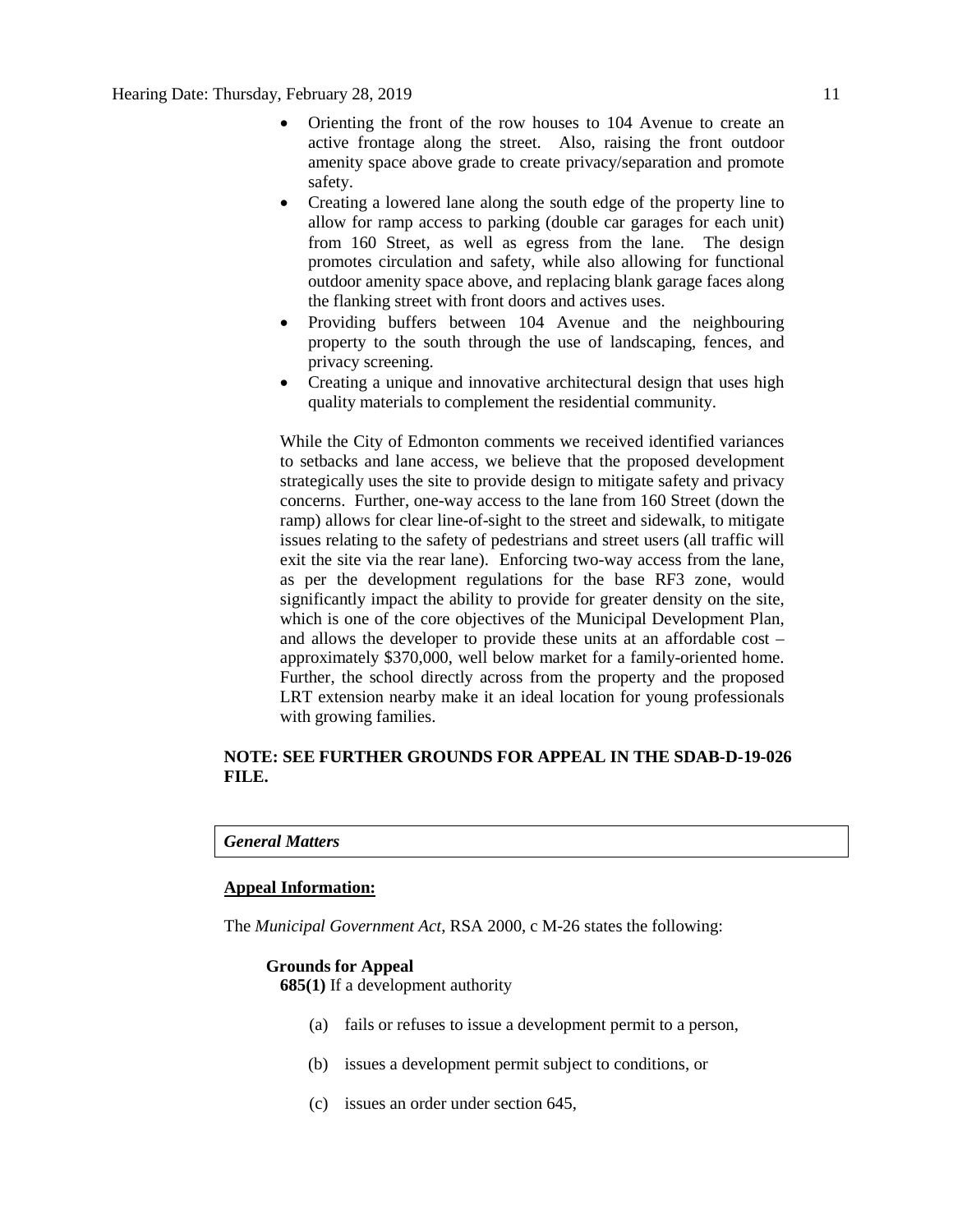the person applying for the permit or affected by the order under section 645 may appeal to the subdivision and development appeal board.

#### **Appeals**

**686(1)** A development appeal to a subdivision and development appeal board is commenced by filing a notice of the appeal, containing reasons, with the board,

- (a) in the case of an appeal made by a person referred to in section 685(1)
	- (i) with respect to an application for a development permit,
		- (A) within 21 days after the date on which the written decision is given under section 642, […]

#### **Hearing and Decision**

**687(3)** In determining an appeal, the subdivision and development appeal board

…

- (a.1) must comply with the land use policies;
- (a.2) subject to section 638, must comply with any applicable statutory plans;
- (a.3) subject to clauses (a.4) and (d), must comply with any land use bylaw in effect;
- (a.4) must comply with the applicable requirements of the regulations under the Gaming, Liquor and Cannabis Act respecting the location of premises described in a cannabis licence and distances between those premises and other premises;
	- …
	- (c) may confirm, revoke or vary the order, decision or development permit or any condition attached to any of them or make or substitute an order, decision or permit of its own;
	- (d) may make an order or decision or issue or confirm the issue of a development permit even though the proposed development does not comply with the land use bylaw if, in its opinion,
		- (i) the proposed development would not
			- (A) unduly interfere with the amenities of the neighbourhood, or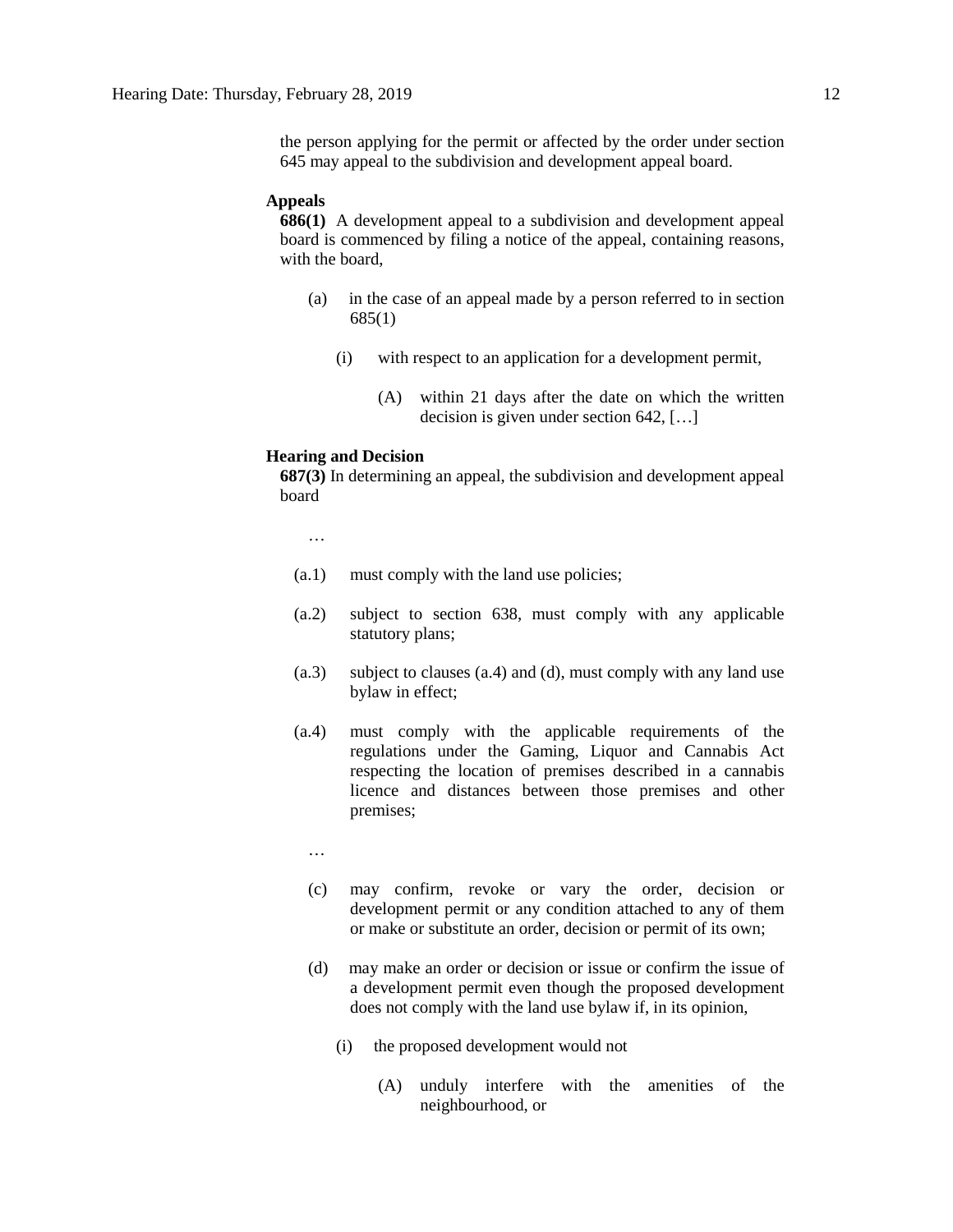(B) materially interfere with or affect the use, enjoyment or value of neighbouring parcels of land,

and

(ii) the proposed development conforms with the use prescribed for that land or building in the land use bylaw.

#### **General Provisions from the** *Edmonton Zoning Bylaw:*

## Under section 140.2(6), **Row Housing** is a **Permitted Use** in the **(RF3) Small Scale Infill Development Zone**.

Under section 7.2(5), **Row Housing** means:

development consisting of a building containing a row of three or more principal Dwellings joined in whole or in part at the side only with none of those Dwellings being placed over another in whole or in part. Each principal Dwelling has separate, individual, and direct access to ground level. This Use does not include Stacked Row Housing or Blatchford Townhousing.

Under section 6.1, **Dwelling** means:

a self contained unit comprised of one or more rooms accommodating sitting, sleeping, sanitary facilities, and a principal kitchen for food preparation, cooking, and serving. A Dwelling is used permanently or semi-permanently as a residence for a single Household.

Section 140.1 states that the **General Purpose** of the **(RF3) Small Scale Infill Development Zone** is:

to provide for Single Detached Housing and Semi-detached Housing while allowing small-scale conversion and infill redevelopment to buildings containing up to four principal Dwellings under certain conditions, including Secondary Suites and Garden Suites.

Section 814.1 states that the **General Purpose** of the **Mature Neighbourhood Overlay** is:

to regulate residential development in Edmonton's mature residential neighbourhoods, while responding to the context of surrounding development, maintaining the pedestrian-oriented design of the streetscape, and to provide an opportunity for consultation by gathering input from affected parties on the impact of a proposed variance to the Overlay regulations.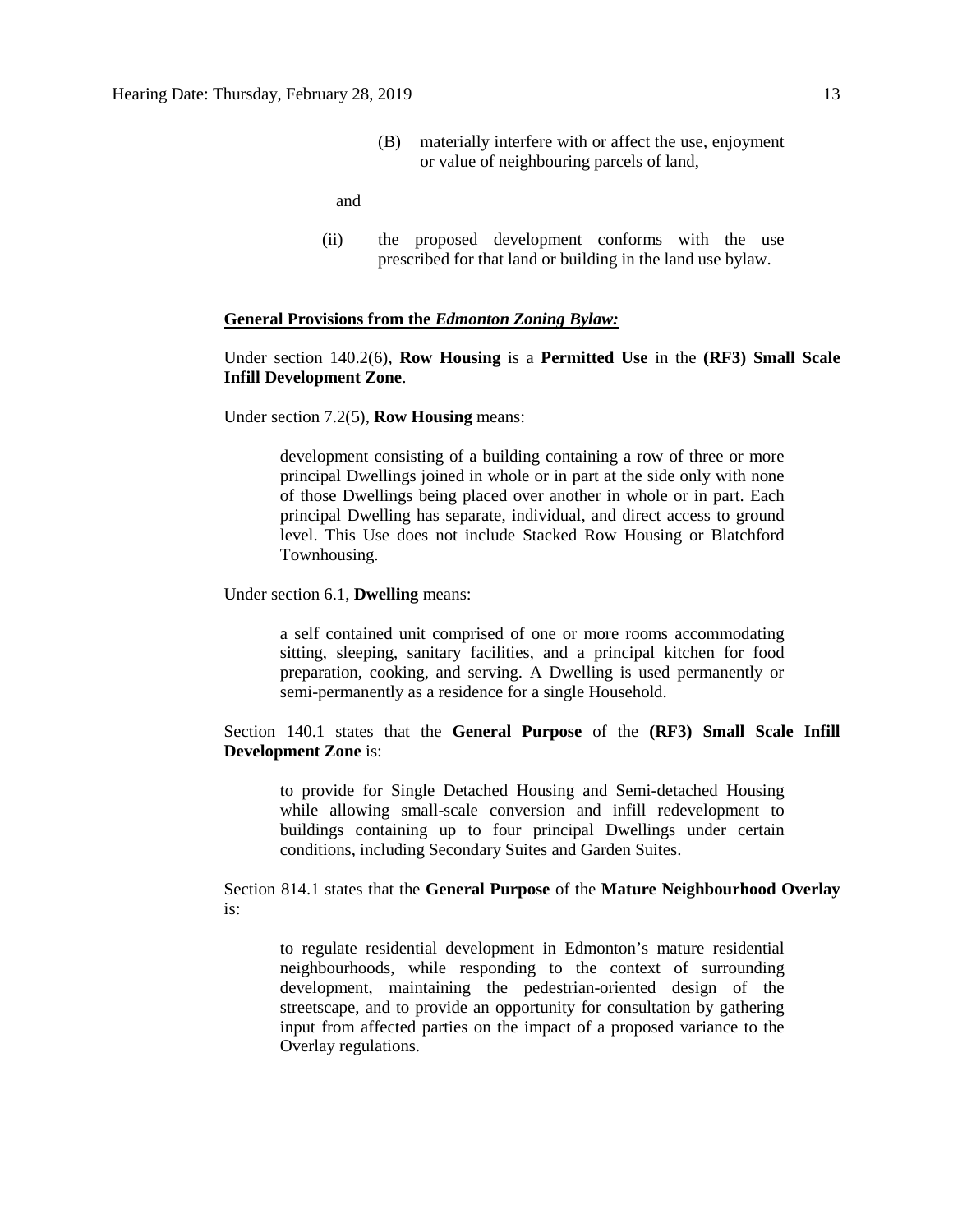#### *Rear Setback*

Section 814.3(4) states "The minimum Rear Setback shall be 40% of Site Depth."

Under section 6.1, **Rear Setback** means:

the distance that a development or a specified portion of it, must be set back from a Rear Lot Line. A Rear Setback is not a Rear Yard, Amenity Space or Separation Space.



Under section 6.1, **Site Depth** means "Site Depth means the distance between the midpoints of the Front Lot Line and the mid-points of the Rear Lot Line."

#### **Development Officer's Determination**

**1) The minimum required Rear Setback shall be 18.3m (40% of site depth). Reference Section 814.3.4. Proposed Rear Setback: 7.5m (16.4% of Site Depth). Deficient by: 10.8m** [unedited]

#### *Driveway Access*

Section 814.3(17) states "Where the Site Abuts a Lane, vehicular access shall be from the Lane and no existing vehicular access from a public roadway other than a Lane shall be permitted to continue."

**Development Officer's Determination**

**2) Where the Site Abuts a Lane, vehicular access shall be from the Lane. Reference Section 814.3.17.**

**The driveway providing vehicular access is located off of 160 Street (front) as well as off of the Lane.** [unedited]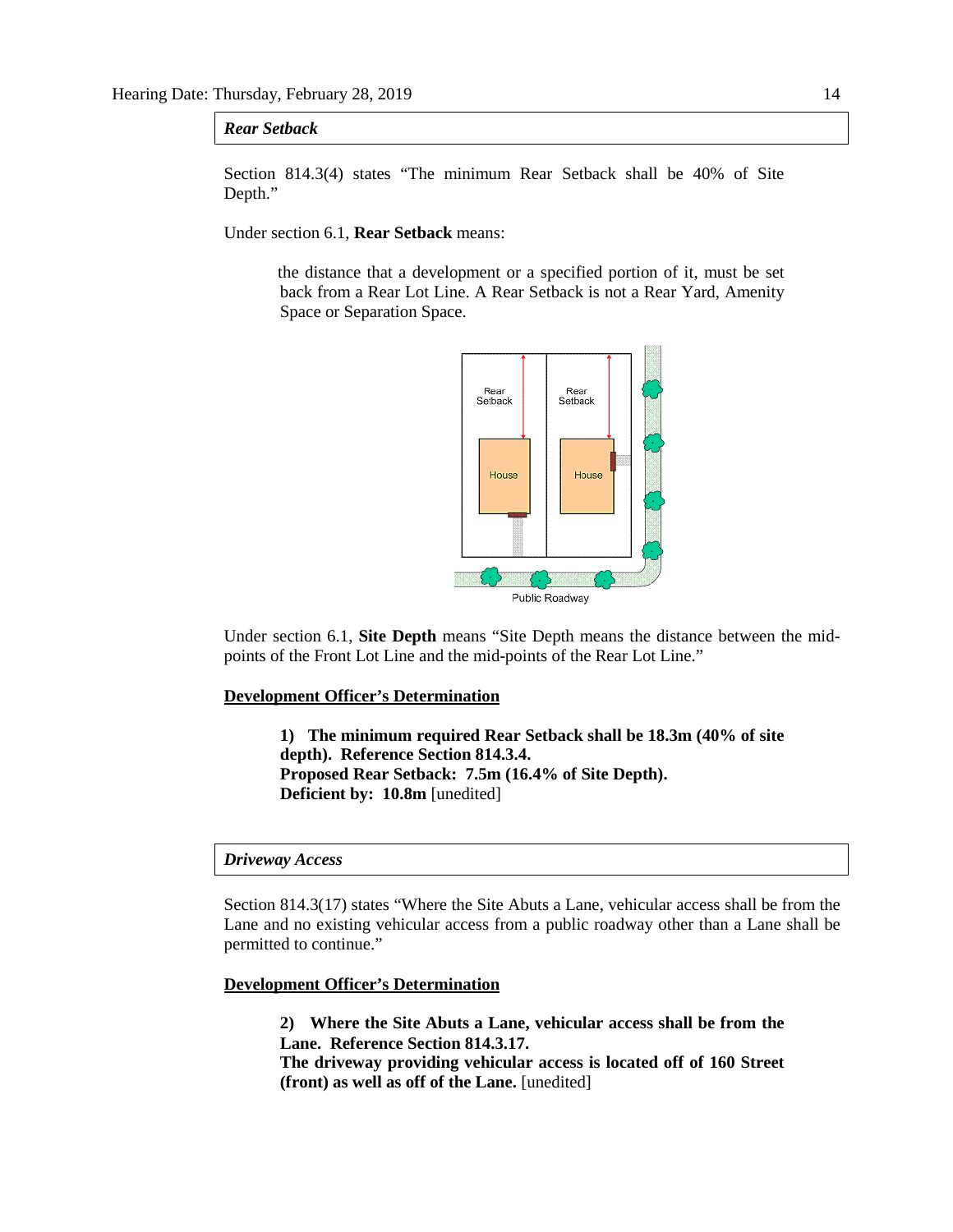*Platform Structures (Flanking Side Yard)*

Section 814.3(11) states:

Platform Structures or single Storey Unenclosed Front Porches may project from the first Storey of a Dwelling a maximum of 2.0 m into a required flanking Side Setback, provided that a minimum of 1.5 m is maintained between the flanking Side Lot Line and the Platform Structure or Unenclosed Front Porch.

Under section 6.1, **Platform Structures** means:

an elevated structure intended for use as outdoor Amenity Area that may project and/or be recessed from the wall of a building, may be surrounded by guardrails, parapet walls or similar features. Common examples include: balconies, raised terraces and decks. This definition does not include a Rooftop Terrace.

Under section 6.1, **Unenclosed Front Porch** means:

an entrance structure typically located at the front or sides of a residential Dwelling at the ground floor entry level, consisting of a roof and floor, where the front and sides of the structure remain open to the outside elements. This structure is commonly referred to as a veranda.

#### **Development Officer's Determination**

**3) Platform Structures may project from the first Storey of a Dwelling a maximum of 2.0m into a required flanking Side Setback, provided that a minimum of 1.5m is maintained between the flanking Side Lot Line and the Platform Structure. Reference Section 814.3.11.**

**The 4 proposed front patios as are 0.5m from the flanking Side Lot line along 104 Avenue instead of 1.5m.** [unedited]

*Projection into Setbacks and Separation Spaces*

Section 814.3(3)(b) states "where a Site Width is greater than 12.0 m and less than 18.3 m, the Side Setback requirements of the underlying Zone shall apply."

Section 140.4(14)(d) states "on a Corner Site where the building faces the flanking Side Lot Line, Row Housing, Stacked Row Housing and Apartment Housing shall provide a minimum interior Side Setback of 3.0 m."

Section 44.3(c) states the following features may project into a required Setback or Separation Space as provided for below: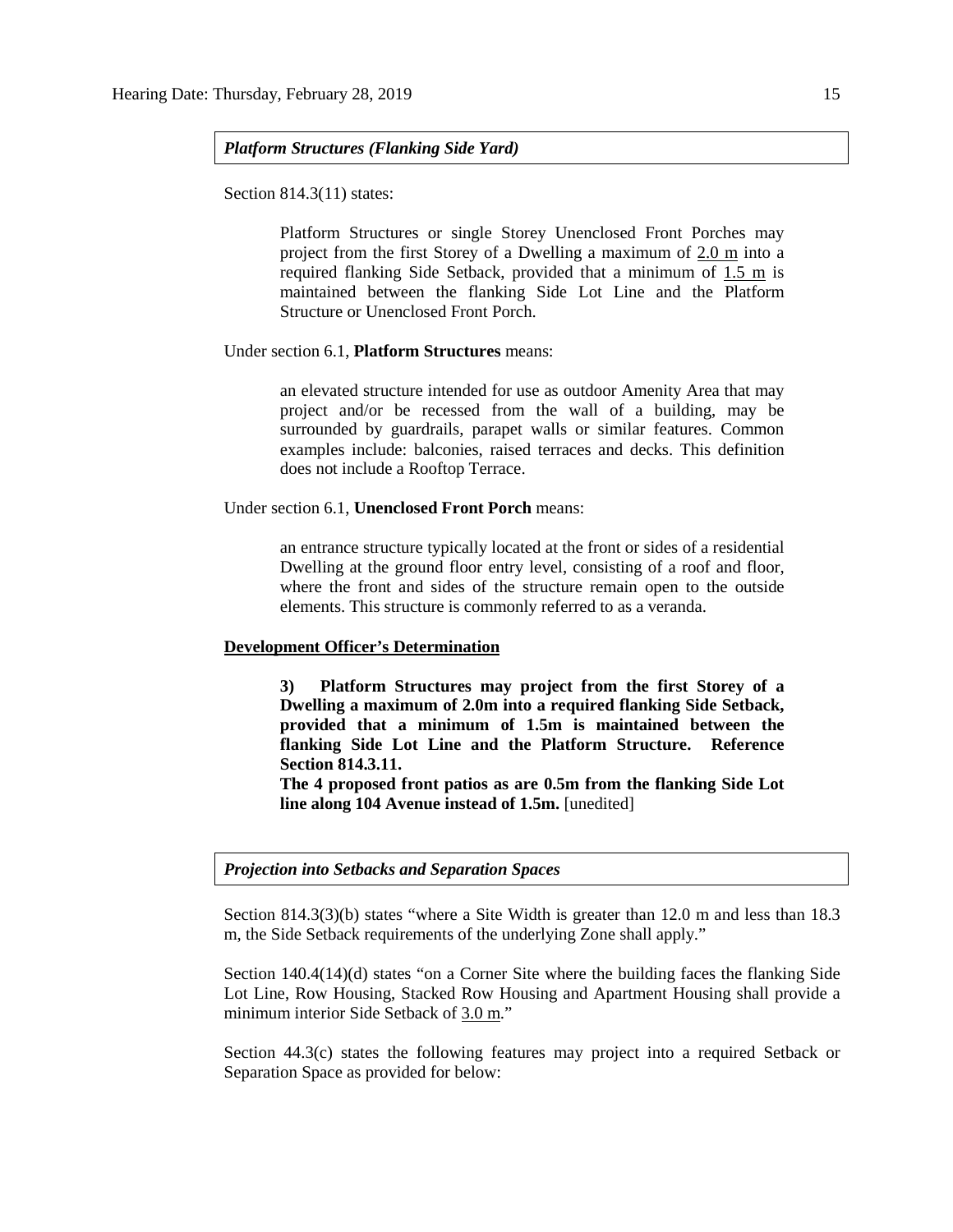Platform Structures provided such projections do not exceed [0.6 m](javascript:void(0);) into any other Setbacks or Separation Spaces with a depth of less than [4.0 m;](javascript:void(0);) […]

#### **Development Officer's Determination**

**4) A Platform Structure is allowed to project 0.6m into a Setback with a depth of less than 4m. Reference Section 44.3.c. The 4 proposed decks on the south facade of the building project 2.0m into the required 3.0m interior Side Setback.** [unedited]

#### *Fences, walls and gates*

Section 49.1(d) states:

On an Interior Site, the Height of a Fence, wall, or gate shall not exceed:

- i. 1.2 m for the portion of the Fence, wall, or gate constructed in the Front Yard, and
- ii. 1.85 m in all other Yards.

Section 49.1(e) states:

On a Corner Site, the Height of a Fence, wall, or gate shall not exceed:

- i. 1.2 m for the portion of the Fence, wall, or gate constructed in the Front Yard,
- ii. 1.2 m for the portion of the Fence, wall, or gate situated between the flanking Side Lot Line and the foremost side Façade of the principal structure, and extending from the Front Lot Line to the Rear Lot Line, and
- iii. 1.85 m in all other Yards.

Under section 6.1, **Fence** means "a structure constructed at ground level, used to prevent or restrict passage, provide visual screening, noise attenuation, Landscaping, or to mark a boundary."

Under section 6.1, **Height** means "a vertical distance between two points."

Under section 6.1, **Retaining Wall** means "a structure constructed to support and resist lateral pressure in order to retain earth, rocks, water or similar materials."

#### **Development Officer's Determination**

**5) The maximum Height of a Fence, wall or gate shall not exceed 1.85m in the south interior Side Yard. Reference Section 49.1.d.ii.**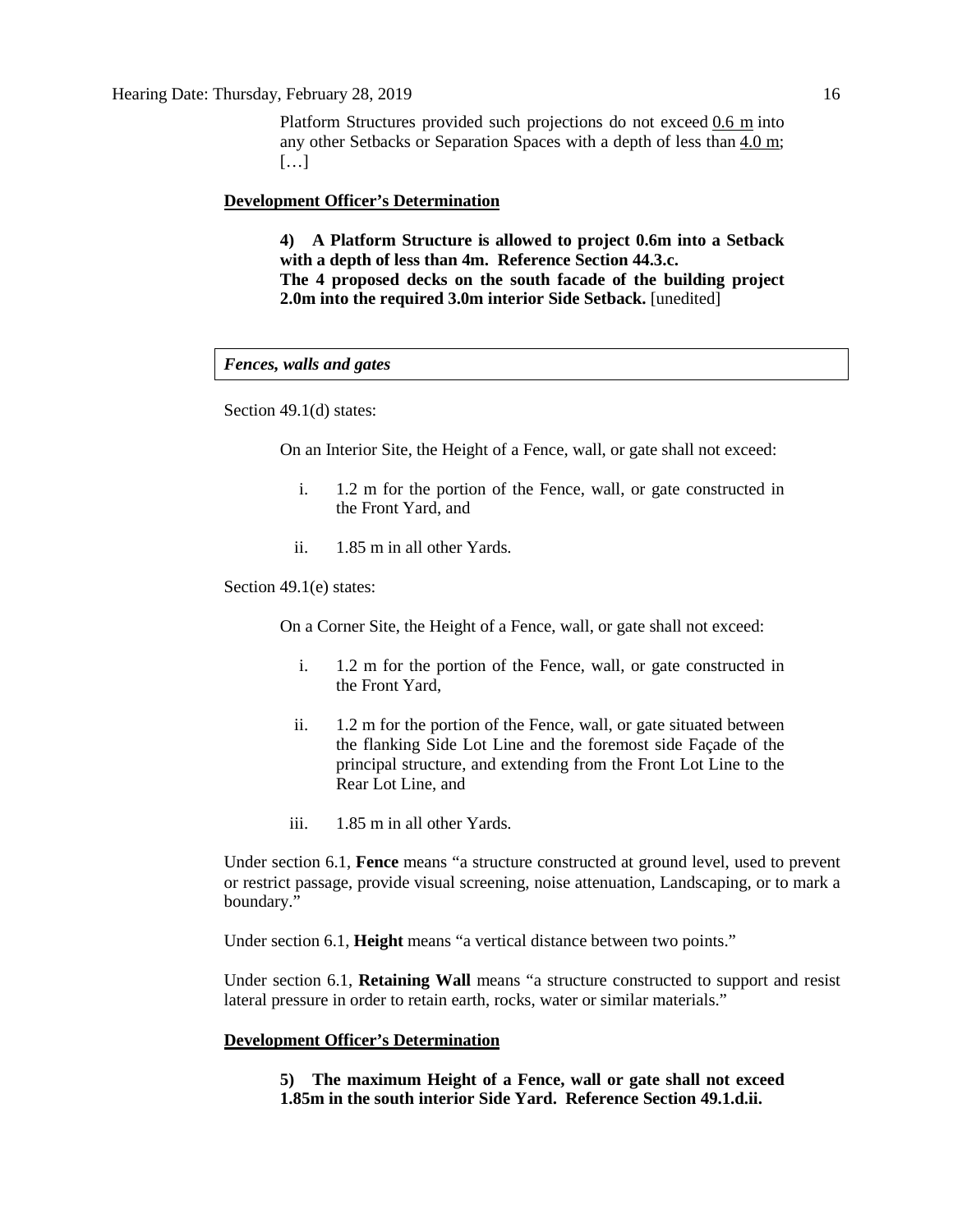**The proposed fence and retaining wall along the property line shared with 10345 - 160 Street is a total of 3.0m in Height.** [unedited]

**6) The maximum Height of a Fence, wall or gate shall not exceed 1.2m where constructed in the Front Yard abutting 160 Street. Reference Section 49.1.d.i.**

**The proposed fence and retaining wall along the property line shared with 10345 - 160 Street is a total of 3.0m in Height.** [unedited]

#### *Privacy Screening*

Section 49.2(c) states:

Privacy Screening, excluding vegetative screening, constructed on a Platform Structure located within a Front Yard, required Side Setback or within 2.5 m of a Rear Lot Line shall not exceed 1.2 m in Height, and 1.85 m in Height in all other Yards, when measured from the surface of a Platform Structure.

Under section 6.1, **Privacy Screening** means:

a feature that obscures direct and otherwise unimpeded sightlines. Common examples include: vegetative screening, such as shrubs and trees, lattice, masonry or wooden walls, parapet walls, translucent glass or any combination of these or like features. Privacy Screening does not include a balustrade railing or similar railing system.

#### **Development Officer's Determination**

**7) The maximum Height of a Privacy Screen constructed on a Platform Structure withing the required south Side Setback shall not exceed 1.2m measured from the surface of the Platform Structure. Reference Section 49.2.c.**

**The Privacy Screens on the 4 interior south Side decks are 1.8m in Height measured from the surface of the 4 decks.** [unedited]

## *Community Consultation*

Section 814.5(1) states the following with respect to Proposed Variances:

When the Development Officer receives a Development Permit Application for a new principal building, or a new Garden Suite that does not comply with any regulation contained within this Overlay, or receives a Development Permit for alterations to an existing structure that require a variance to Section 814.3(1), 814.3(3), 814.3(5) and 814.3(9) of this Overlay: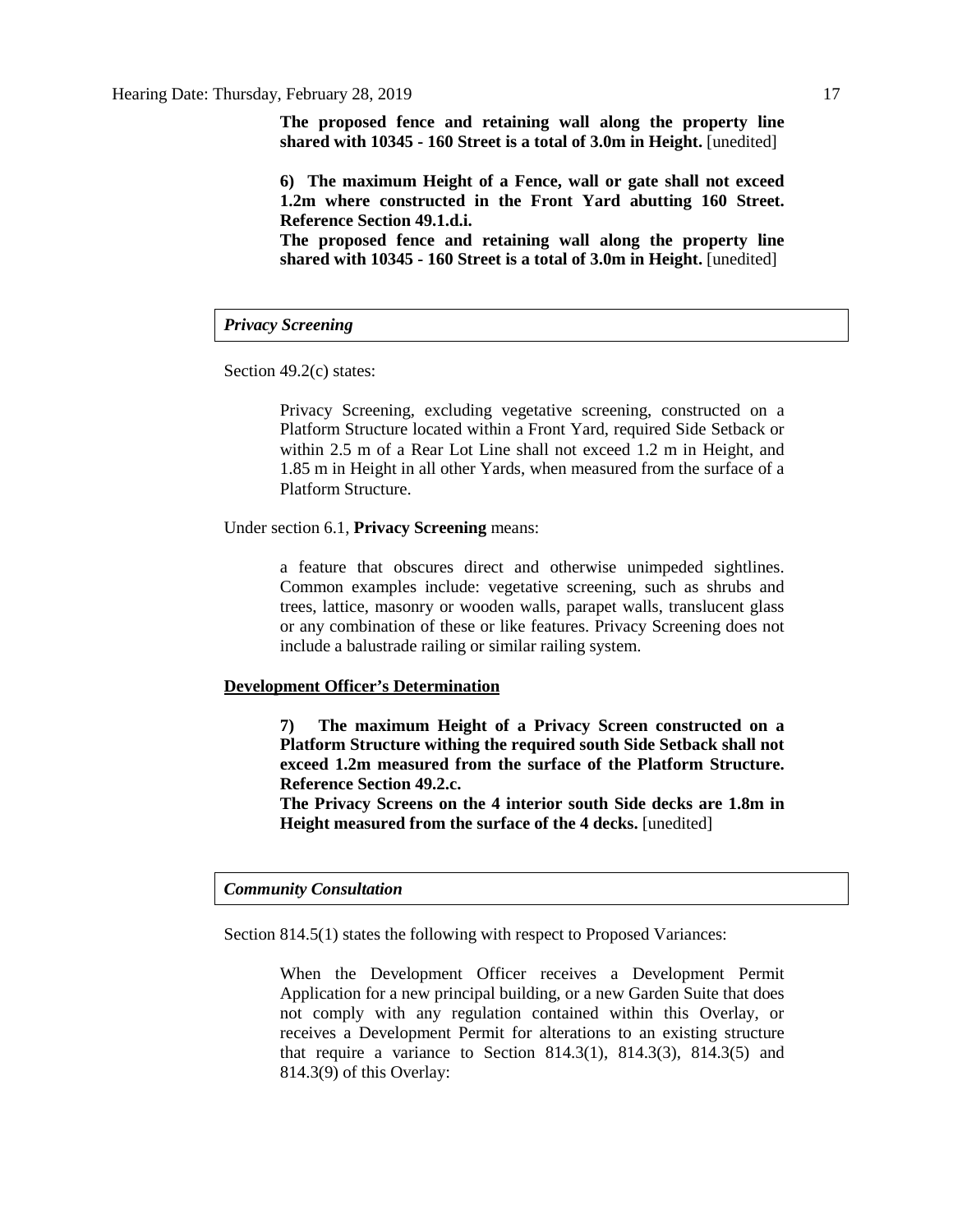- a. the Development Officer shall send notice, to the recipient parties specified in Table 814.5(2), to outline any requested variances to the Overlay and solicit comments directly related to the proposed variance;
- b. the Development Officer shall not render a decision on the Development Permit application until 21 days after notice has been sent, unless the Development Officer receives feedback from the specified affected parties in accordance with Table 814.5(2); and
- c. the Development Officer shall consider any comments directly related to the proposed variance when determining whether to approve the Development Permit Application in accordance with Sections 11.3 and 11.4.

Section 814.5(2) states:

| Tier#  | <b>Recipient Parties</b>                                | <b>Affected Parties</b> | <b>Regulation of this Overlay</b> |  |
|--------|---------------------------------------------------------|-------------------------|-----------------------------------|--|
|        |                                                         |                         | to be Varied                      |  |
| Tier 1 | The municipal address                                   | The assessed owners     | $814.3(17)$ - Driveway            |  |
|        | and assessed owners of                                  | of the land wholly or   | Access                            |  |
|        | land wholly or<br>the                                   | partially<br>located    |                                   |  |
|        | partially located within a                              | within a distance of    |                                   |  |
|        | distance of 60.0 m of the $\vert$ 60.0 m of the Site of |                         |                                   |  |
|        | Site of the proposed the proposed                       |                         |                                   |  |
|        | development and the                                     | development and the     |                                   |  |
|        | President<br>of<br>each                                 | President of each       |                                   |  |
|        | Community League                                        | <b>Community League</b> |                                   |  |
| Tier 2 | The municipal address                                   | The assessed owners     | $814.3(4)$ – Rear Setback         |  |
|        | and assessed owners of of the land Abutting             |                         |                                   |  |
|        | the land Abutting the the Site and directly             |                         |                                   |  |
|        | Site, directly adjacent adjacent across                 | <sub>a</sub>            |                                   |  |
|        | across a Lane from the                                  | Lane from the Site      |                                   |  |
|        | Site of the proposed                                    | of the proposed         |                                   |  |
|        | development and the                                     | development             |                                   |  |
|        | President<br>of<br>each                                 |                         |                                   |  |
|        | Community League                                        |                         |                                   |  |

### Notice to Applicant/Appellant

Provincial legislation requires that the Subdivision and Development Appeal Board issue its official decision in writing within fifteen days of the conclusion of the hearing.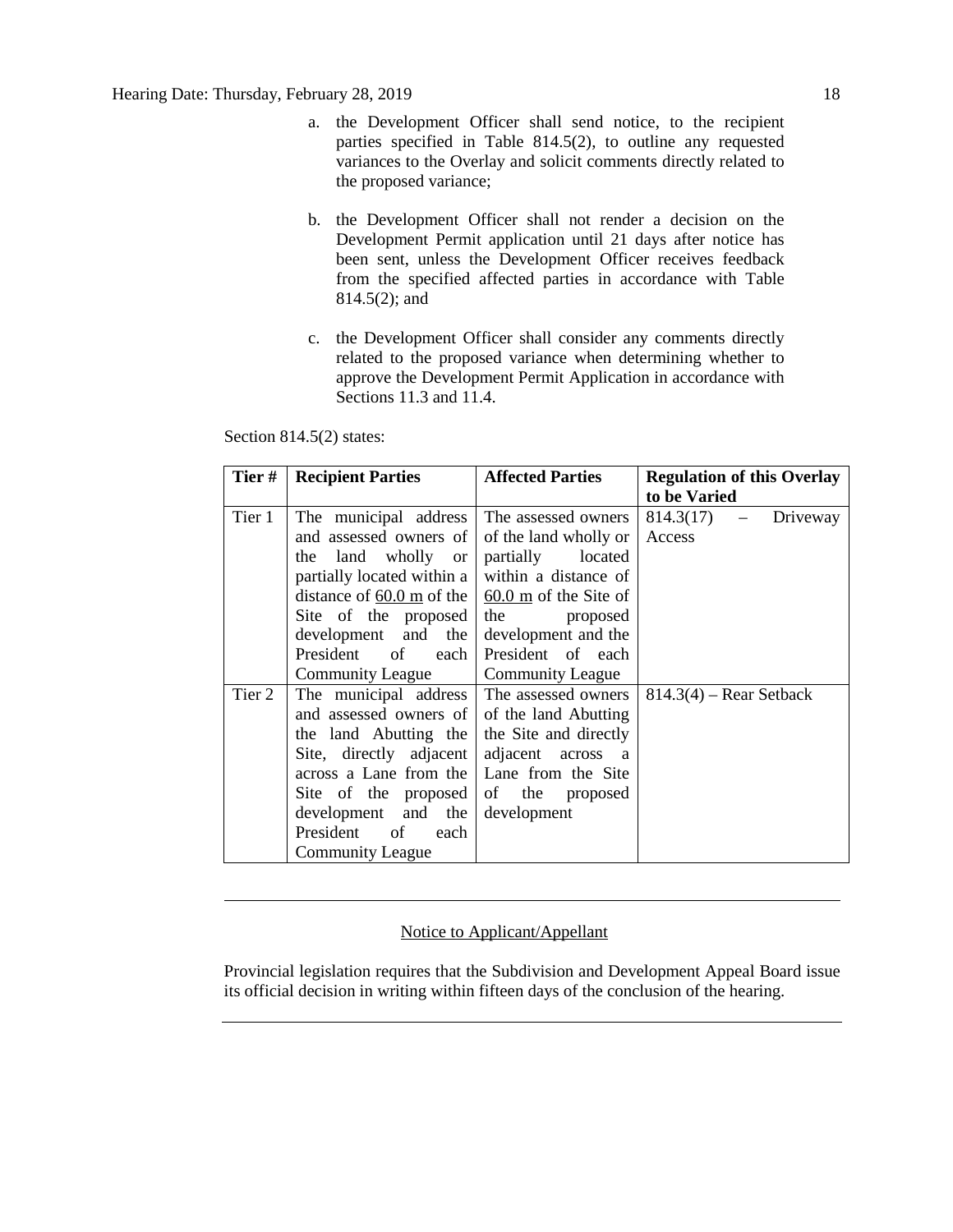| <b>Edmonton</b>                                                                                                   |                                 | Project Number: 177755353-001<br><b>Application Date:</b><br>AUG 18, 2015<br>Printed:<br>January 16, 2019 at 11:41 AM |                 |
|-------------------------------------------------------------------------------------------------------------------|---------------------------------|-----------------------------------------------------------------------------------------------------------------------|-----------------|
|                                                                                                                   | <b>Application for</b>          |                                                                                                                       | Page:<br>1 of 2 |
|                                                                                                                   | <b>Major Development Permit</b> |                                                                                                                       |                 |
| This document is a Development Permit Decision for the development application described below.                   |                                 |                                                                                                                       |                 |
| <b>Applicant</b>                                                                                                  |                                 | Property Address(es) and Legal Description(s)<br>10347 - 160 STREET NW                                                |                 |
|                                                                                                                   |                                 | Plan 2857HW Blk 18 Lot 11                                                                                             |                 |
|                                                                                                                   |                                 |                                                                                                                       |                 |
| <b>Scope of Application</b>                                                                                       |                                 |                                                                                                                       |                 |
| To construct a 4 Dwelling Row House building with underground parking and rear uncovered decks.                   |                                 |                                                                                                                       |                 |
| <b>Permit Details</b>                                                                                             |                                 |                                                                                                                       |                 |
| Class of Permit:                                                                                                  |                                 | <b>Contact Person:</b>                                                                                                |                 |
| Gross Floor Area (sq.m.): 554                                                                                     |                                 | Lot Grading Needed?: Y                                                                                                |                 |
| New Sewer Service Required: Y                                                                                     |                                 | NumberOfMainFloorDwellings: 4                                                                                         |                 |
| Site Area (sq. m.): 697                                                                                           |                                 | Stat. Plan Overlay/Annex Area: (none)                                                                                 |                 |
| I/We certify that the above noted details are correct.                                                            |                                 |                                                                                                                       |                 |
| Applicant signature:                                                                                              |                                 |                                                                                                                       |                 |
| <b>Development Application Decision</b><br>Refused<br>Issue Date: Jan 16, 2019 Development Authority: BACON, KIRK |                                 |                                                                                                                       |                 |
|                                                                                                                   |                                 |                                                                                                                       |                 |
|                                                                                                                   |                                 |                                                                                                                       |                 |
|                                                                                                                   |                                 |                                                                                                                       |                 |
|                                                                                                                   |                                 |                                                                                                                       |                 |
|                                                                                                                   |                                 |                                                                                                                       |                 |
|                                                                                                                   |                                 |                                                                                                                       |                 |
|                                                                                                                   |                                 |                                                                                                                       |                 |
|                                                                                                                   |                                 |                                                                                                                       |                 |
|                                                                                                                   |                                 |                                                                                                                       |                 |
|                                                                                                                   |                                 |                                                                                                                       |                 |
|                                                                                                                   |                                 |                                                                                                                       |                 |
|                                                                                                                   |                                 |                                                                                                                       |                 |
|                                                                                                                   |                                 |                                                                                                                       |                 |
|                                                                                                                   |                                 |                                                                                                                       |                 |
|                                                                                                                   |                                 |                                                                                                                       |                 |
|                                                                                                                   |                                 |                                                                                                                       |                 |
|                                                                                                                   |                                 |                                                                                                                       |                 |
|                                                                                                                   |                                 |                                                                                                                       |                 |
|                                                                                                                   | THIS IS NOT A PERMIT            |                                                                                                                       |                 |
|                                                                                                                   |                                 |                                                                                                                       |                 |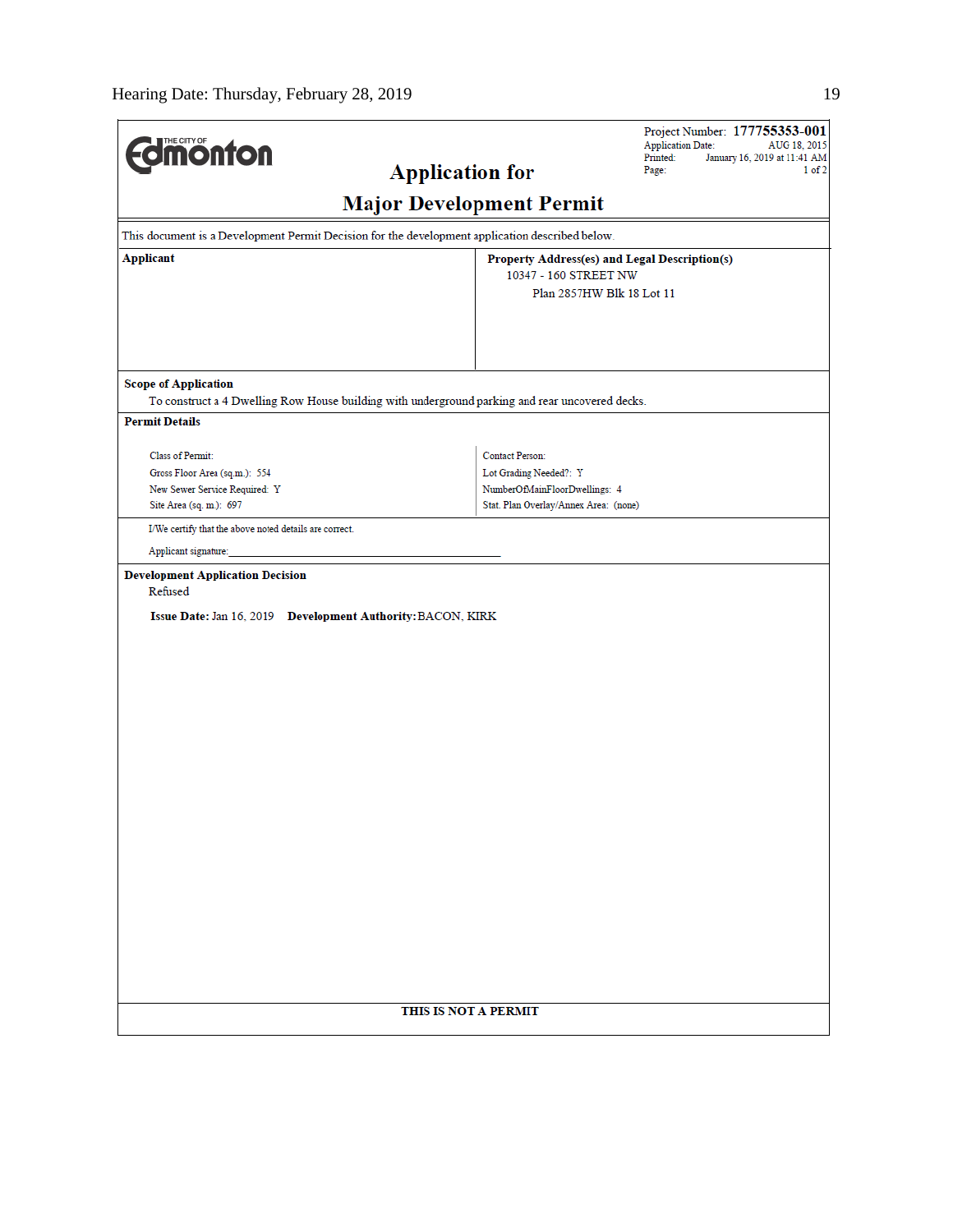| THE CITY OF                                                                                                                                                                                                      |                                                                                                                                                           |                                 |                      | Project Number: 177755353-001<br><b>Application Date:</b><br>AUG 18, 2015                                                                                                                                                                                         |  |  |  |
|------------------------------------------------------------------------------------------------------------------------------------------------------------------------------------------------------------------|-----------------------------------------------------------------------------------------------------------------------------------------------------------|---------------------------------|----------------------|-------------------------------------------------------------------------------------------------------------------------------------------------------------------------------------------------------------------------------------------------------------------|--|--|--|
| <b>ionton</b>                                                                                                                                                                                                    |                                                                                                                                                           | <b>Application for</b>          |                      | Printed:<br>January 16, 2019 at 11:41 AM<br>$2$ of $2$<br>Page:                                                                                                                                                                                                   |  |  |  |
|                                                                                                                                                                                                                  |                                                                                                                                                           | <b>Major Development Permit</b> |                      |                                                                                                                                                                                                                                                                   |  |  |  |
| <b>Reason for Refusal</b>                                                                                                                                                                                        |                                                                                                                                                           |                                 |                      |                                                                                                                                                                                                                                                                   |  |  |  |
| Deficient by: 10.8m                                                                                                                                                                                              | 1) The minimum required Rear Setback shall be 18.3m (40% of site depth). Reference Section 814.3.4.<br>Proposed Rear Setback: 7.5m (16.4% of Site Depth). |                                 |                      |                                                                                                                                                                                                                                                                   |  |  |  |
| 2) Where the Site Abuts a Lane, vehicular access shall be from the Lane. Reference Section 814.3.17.<br>The driveway providing vehicular access is located off of 160 Street (front) as well as off of the Lane. |                                                                                                                                                           |                                 |                      |                                                                                                                                                                                                                                                                   |  |  |  |
| 814.3.11.                                                                                                                                                                                                        |                                                                                                                                                           |                                 |                      | 3) Platform Structures may project from the first Storey of a Dwelling a maximum of 2.0m into a required flanking Side Setback,<br>provided that a minimum of 1.5m is maintained between the flanking Side Lot Line and the Platform Structure. Reference Section |  |  |  |
| The 4 proposed front patios as are 0.5m from the flanking Side Lot line along 104 Avenue instead of 1.5m.                                                                                                        |                                                                                                                                                           |                                 |                      |                                                                                                                                                                                                                                                                   |  |  |  |
|                                                                                                                                                                                                                  |                                                                                                                                                           |                                 |                      | 4) A Platform Structure is allowed to project 0.6m into a Setback with a depth of less than 4m. Reference Section 44.3.c.<br>The 4 proposed decks on the south facade of the building project 2.0m into the required 3.0m interior Side Setback.                  |  |  |  |
| 49.1.d.ii.                                                                                                                                                                                                       |                                                                                                                                                           |                                 |                      | 5) The maximum Height of a Fence, wall or gate shall not exceed 1.85m in the south interior Side Yard. Reference Section                                                                                                                                          |  |  |  |
|                                                                                                                                                                                                                  |                                                                                                                                                           |                                 |                      | The proposed fence and retaining wall along the property line shared with 10345 - 160 Street is a total of 3.0m in Height.                                                                                                                                        |  |  |  |
| Reference Section 49.1.d.i.                                                                                                                                                                                      |                                                                                                                                                           |                                 |                      | 6) The maximum Height of a Fence, wall or gate shall not exceed 1.2m where constructed in the Front Yard abutting 160 Street.<br>The proposed fence and retaining wall along the property line shared with 10345 - 160 Street is a total of 3.0m in Height.       |  |  |  |
|                                                                                                                                                                                                                  |                                                                                                                                                           |                                 |                      |                                                                                                                                                                                                                                                                   |  |  |  |
| exceed 1.2m measured from the surface of the Platform Structure. Reference Section 49.2.c.                                                                                                                       |                                                                                                                                                           |                                 |                      | 7) The maximum Height of a Privacy Screen constructed on a Platform Structure withing the required south Side Setback shall not                                                                                                                                   |  |  |  |
|                                                                                                                                                                                                                  |                                                                                                                                                           |                                 |                      | The Privacy Screens on the 4 interior south Side decks are 1.8m in Height measured from the surface of the 4 decks.                                                                                                                                               |  |  |  |
| <b>Rights of Appeal</b>                                                                                                                                                                                          |                                                                                                                                                           |                                 |                      | The Applicant has the right of appeal within 21 days after the date on which the decision is made, as outlined in Section 683                                                                                                                                     |  |  |  |
| through 689 of the Municipal Government Act.                                                                                                                                                                     |                                                                                                                                                           |                                 |                      |                                                                                                                                                                                                                                                                   |  |  |  |
| Fees                                                                                                                                                                                                             |                                                                                                                                                           |                                 |                      |                                                                                                                                                                                                                                                                   |  |  |  |
| Lot Grading Fee                                                                                                                                                                                                  | <b>Fee Amount</b><br>\$440.00                                                                                                                             | <b>Amount Paid</b><br>\$440.00  | Receipt#<br>02679817 | <b>Date Paid</b><br>Aug 19, 2015                                                                                                                                                                                                                                  |  |  |  |
| Major Dev. Application Fee                                                                                                                                                                                       | \$770.00                                                                                                                                                  | \$770.00                        | 02679817             | Aug 19, 2015                                                                                                                                                                                                                                                      |  |  |  |
| Development Permit Inspection Fee                                                                                                                                                                                | \$518.00                                                                                                                                                  |                                 |                      |                                                                                                                                                                                                                                                                   |  |  |  |
| Sanitary Sewer Trunk Fund 2012+                                                                                                                                                                                  | \$4,744.00                                                                                                                                                |                                 |                      |                                                                                                                                                                                                                                                                   |  |  |  |
| Total GST Amount:                                                                                                                                                                                                | \$0.00                                                                                                                                                    |                                 |                      |                                                                                                                                                                                                                                                                   |  |  |  |
| Totals for Permit:                                                                                                                                                                                               | \$6,472.00                                                                                                                                                | \$1,210.00                      |                      |                                                                                                                                                                                                                                                                   |  |  |  |
| $($5,262.00$ outstanding)                                                                                                                                                                                        |                                                                                                                                                           |                                 |                      |                                                                                                                                                                                                                                                                   |  |  |  |
|                                                                                                                                                                                                                  |                                                                                                                                                           |                                 |                      |                                                                                                                                                                                                                                                                   |  |  |  |
|                                                                                                                                                                                                                  |                                                                                                                                                           |                                 |                      |                                                                                                                                                                                                                                                                   |  |  |  |
|                                                                                                                                                                                                                  |                                                                                                                                                           |                                 |                      |                                                                                                                                                                                                                                                                   |  |  |  |
|                                                                                                                                                                                                                  |                                                                                                                                                           |                                 |                      |                                                                                                                                                                                                                                                                   |  |  |  |
|                                                                                                                                                                                                                  |                                                                                                                                                           |                                 |                      |                                                                                                                                                                                                                                                                   |  |  |  |
|                                                                                                                                                                                                                  |                                                                                                                                                           |                                 |                      |                                                                                                                                                                                                                                                                   |  |  |  |
|                                                                                                                                                                                                                  |                                                                                                                                                           |                                 |                      |                                                                                                                                                                                                                                                                   |  |  |  |
|                                                                                                                                                                                                                  |                                                                                                                                                           |                                 |                      |                                                                                                                                                                                                                                                                   |  |  |  |
|                                                                                                                                                                                                                  |                                                                                                                                                           |                                 |                      |                                                                                                                                                                                                                                                                   |  |  |  |
|                                                                                                                                                                                                                  |                                                                                                                                                           | THIS IS NOT A PERMIT            |                      |                                                                                                                                                                                                                                                                   |  |  |  |
|                                                                                                                                                                                                                  |                                                                                                                                                           |                                 |                      |                                                                                                                                                                                                                                                                   |  |  |  |